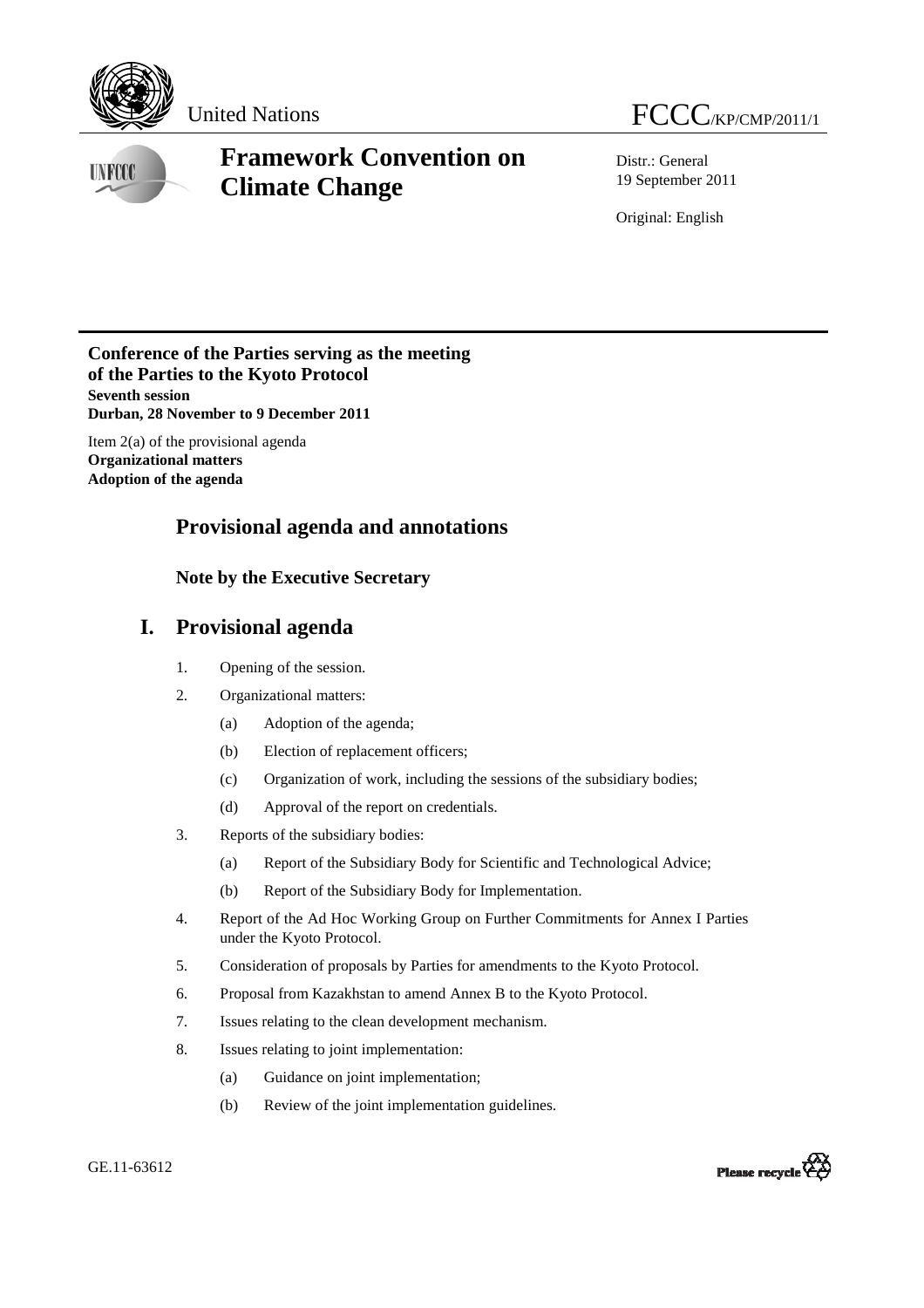- 9. Matters relating to compliance under the Kyoto Protocol:
	- (a) Report of the Compliance Committee;
	- (b) Appeal by Croatia against a final decision of the enforcement branch of the Compliance Committee in relation to the implementation of decision 7/CP.12;
	- (c) Amendment of the Kyoto Protocol in respect of procedures and mechanisms relating to compliance.
- 10. Adaptation Fund:
	- (a) Report of the Adaptation Fund Board;
	- (b) Review of the Adaptation Fund.
- 11. Issues relating to the international transaction log.
- 12. National communications from Parties included in Annex I to the Convention that are also Parties to the Kyoto Protocol.
- 13. Annual compilation and accounting report for Annex B Parties under the Kyoto Protocol.
- 14. Capacity-building under the Kyoto Protocol.
- 15. Matters relating to Article 2, paragraph 3, of the Kyoto Protocol.
- 16. Matters relating to Article 3, paragraph 14, of the Kyoto Protocol.
- 17. Other matters referred to the Conference of the Parties serving as the meeting of the Parties to the Kyoto Protocol by the subsidiary bodies.
- 18. Administrative, financial and institutional matters:
	- (a) Budget performance for the biennium 2010–2011;
	- (b) Programme budget for the biennium 2012–2013.
- 19. High-level segment.
- 20. Statements by observer organizations.
- 21. Other matters.
- 22. Conclusion of the session:
	- (a) Adoption of the report of the Conference of the Parties serving as the meeting of the Parties to the Kyoto Protocol on its seventh session;
	- (b) Closure of the session.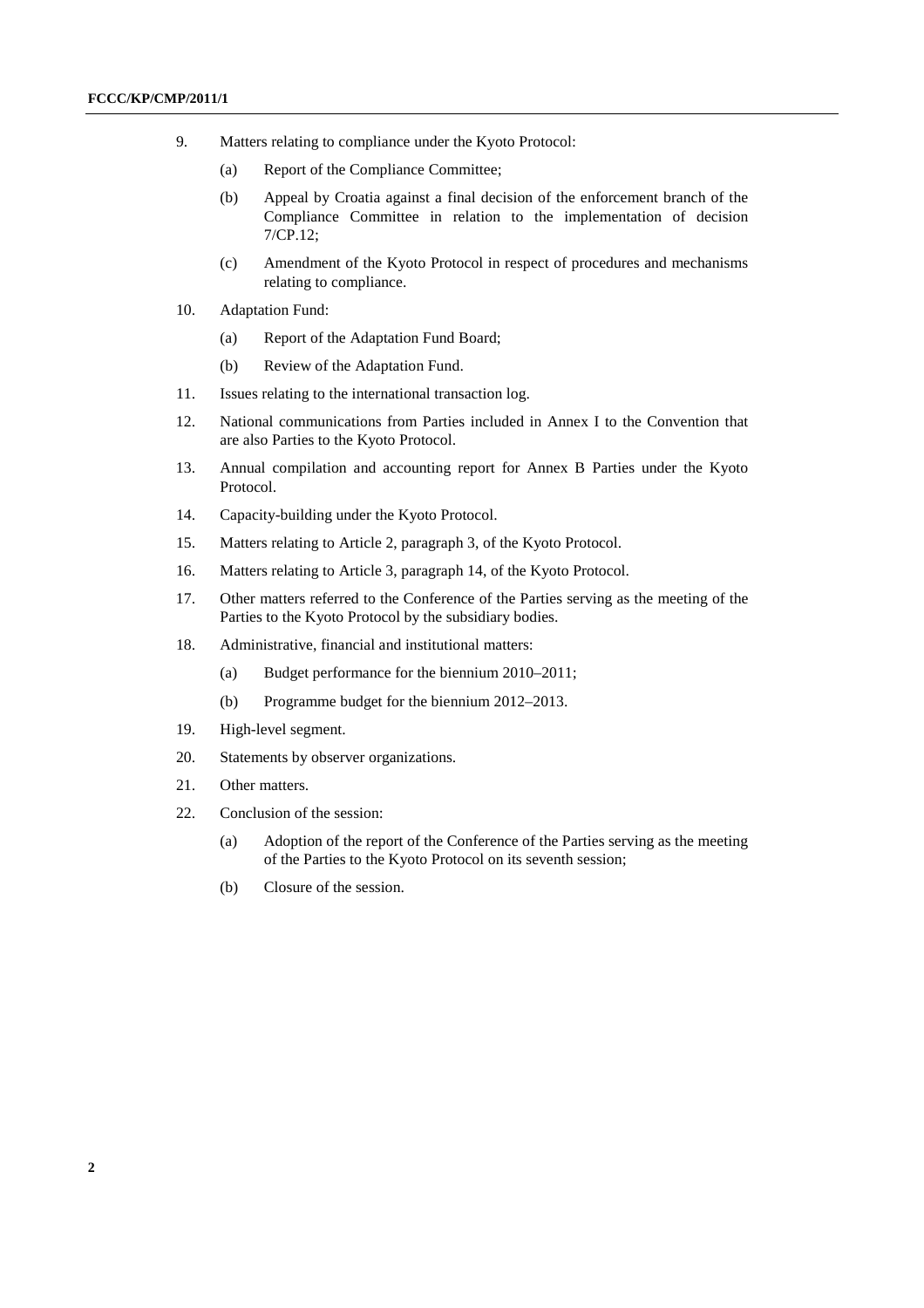## **II. Proposed organization of the sessions: overview**

1. A welcoming ceremony will be held on the morning of Monday, 28 November 2011 to mark the opening of the United Nations Climate Change Conference in Durban.

2. The President of the Conference of the Parties (COP) at its sixteenth session will open COP 17. The COP will take up item 1 of the provisional agenda, as well as some procedural matters under item 2, including the election of the President of COP 17, the adoption of the agenda and the organization of work. Statements are not envisaged, except those on behalf of groups. The COP will refer items of its agenda to the subsidiary bodies as appropriate. The opening meeting will then be adjourned.

3. The seventh session of the Conference of the Parties serving as the meeting of the Parties to the Kyoto Protocol (CMP) will then be opened. The CMP will take up item 1 of its provisional agenda, as well as some procedural matters under item 2, including the adoption of the agenda and the organization of work. Statements are not envisaged, except those on behalf of groups. The CMP will refer items of its agenda to the subsidiary bodies as appropriate. The opening meeting will then be adjourned.

4. The following sessions of the subsidiary bodies have been scheduled in conjunction with COP 17 and CMP 7:

(a) Thirty-fifth session of the Subsidiary Body for Implementation (SBI);

 (b) Thirty-fifth session of the Subsidiary Body for Scientific and Technological Advice (SBSTA);

 (c) Fourth part of its sixteenth session or the seventeenth session of the Ad Hoc Working Group on Further Commitments for Annex I Parties under the Kyoto Protocol  $(AWG-KP):<sup>1</sup>$ 

 (d) Fourth part of its fourteenth session or the fifteenth session of the Ad Hoc Working Group on Long-term Cooperative Action under the Convention (AWG-LCA).<sup>2</sup>

5. Given that six bodies will be meeting during the sessional period, meeting time will be very limited, especially for contact groups. To maximize the time available for negotiations, the presiding officers, in consultation with the Parties, may propose timesaving measures and approaches to expedite work. Such proposals will be based on these consultations, and on relevant submissions and statements made during plenary meetings, and take into account any previous negotiations and/or conclusions.

6. Further information regarding the arrangements for COP 17 and CMP 7 may be provided in an addendum to this document.

7. The COP and the CMP will convene in plenary meetings during the first week to take up the items on their agendas that are not to be referred to the subsidiary bodies.

8. The inauguration of the high-level segment will take place in the afternoon of Tuesday, 6 December. Ministers and other heads of delegation will be invited to deliver national statements to joint meetings of the COP and the CMP on 7–8 December. The highlevel segment will continue until Friday, 9 December. Based on experience at previous sessions, a joint COP and CMP meeting is envisaged for statements from observer

<sup>&</sup>lt;u>1</u> Decision on the suspension or conclusion of the sixteenth session of the AWG-KP will be taken by the AWG-KP during the third part of the sixteenth session of the AWG-KP. 2

<sup>&</sup>lt;sup>2</sup> Decision on the suspension or conclusion of the fourteenth session of the AWG-LCA will be taken by the AWG-LCA during the third part of the fourteenth session of the AWG-LCA.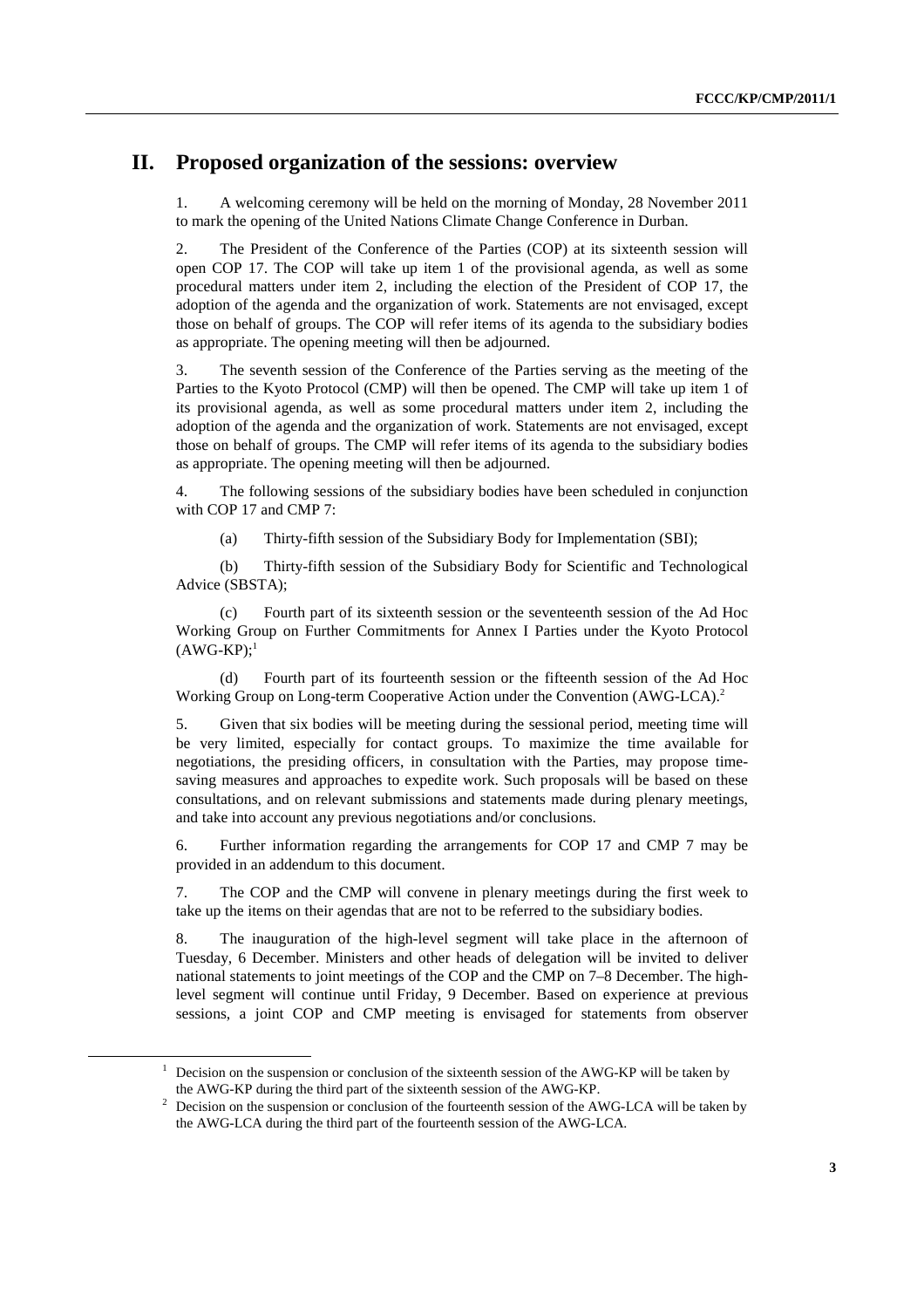organizations. Separate meetings of the COP and the CMP will be held on Friday, 9 December to adopt decisions and conclusions emerging from the current sessions.

9. In keeping with the conclusions adopted by the SBI at its thirty-second session,  $3$  all meetings are scheduled to end at 6 p.m., particularly to give Parties and regional groups sufficient time to prepare for daily meetings, but may, in exceptional circumstances, and on a case-by-case basis, continue for two to three hours.

10. At its thirty-fourth session, the SBI also recalled its conclusions<sup>4</sup> recommending that the secretariat, in organizing future sessional periods, follows the practice of holding no more than two meetings of plenary and/or contact groups concurrently, with the total number of meetings held concurrently, including informals, not exceeding six, to the extent possible.

## **III. Annotations to the provisional agenda**

#### **1. Opening of the session**

11. CMP 7 will be opened by the President of COP 17, Ms. Maite Nkoana-Mashabane, Minister of International Relations and Cooperation of South Africa, who will also serve as President of CMP 7. Ms. Nkoana-Mashabane was nominated by the African Group, in accordance with the rotation of the Presidency among regional groups.

## **2. Organizational matters**

#### (a) Adoption of the agenda

12. *Background*: The secretariat, in agreement with the President of CMP 6, has drafted the provisional agenda for CMP 7, taking into account views expressed by the Parties and the Bureau.

13. *Action*: The CMP will be invited to adopt its agenda.

| FCCC/KP/CMP/2011/1 | Provisional agenda and annotations. Note by the |
|--------------------|-------------------------------------------------|
|                    | <i>Executive Secretary</i>                      |

#### (b) Election of replacement officers

14. *Background*: The Kyoto Protocol states: "When the Conference of the Parties serves as the meeting of the Parties to this Protocol, any member of the Bureau of the Conference of the Parties representing a Party to the Convention but, at that time, not a Party to this Protocol, shall be replaced by an additional member to be elected by and from amongst the Parties to this Protocol" (Article 13, para. 3).

15. If any member of the Bureau represents a State that is not a Party to the Kyoto Protocol, consultations will be required to identify a nominee representing a Party to the Protocol to replace such a member. Parties are invited to recall decision 36/CP.7 and to give active consideration to the nomination of women for elective posts in any body established under the Convention or its Kyoto Protocol.

 $\overline{a}$ 

<sup>3</sup> FCCC/SBI/2010/10, paragraph 165.

<sup>4</sup> FCCC/SBI/2010/10, paragraph 164.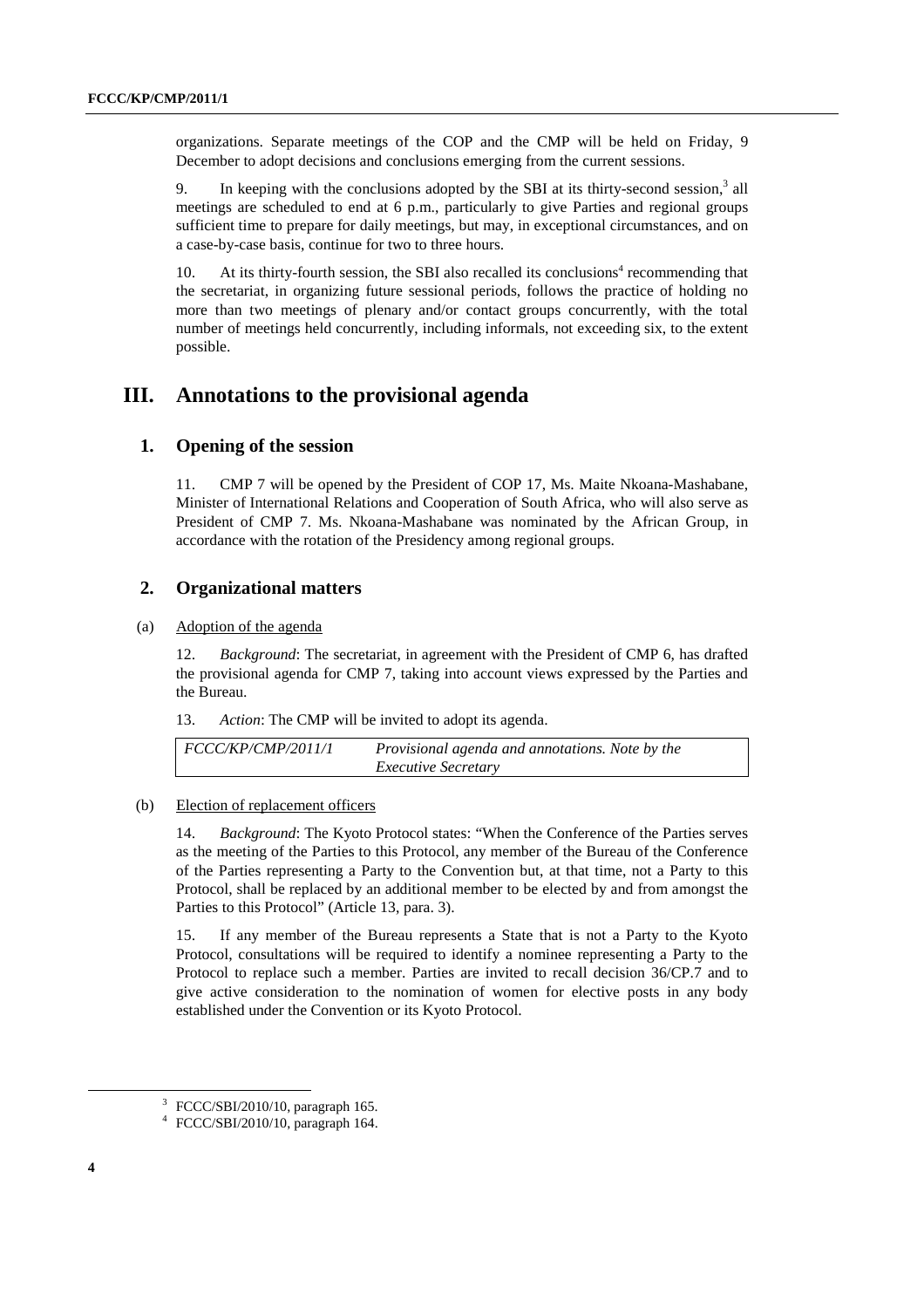16. *Action*: The CMP will be invited, as necessary, to elect additional members of the Bureau to replace any members representing States that are not Parties to the Kyoto Protocol.

(c) Organization of work, including the sessions of the subsidiary bodies

17. The CMP will be invited to agree upon the organization of the work of the session, including the proposed schedule of meetings (see paras. 1–10 above).

| Provisional agenda and annotations. Note by the<br><b>Executive Secretary</b> |
|-------------------------------------------------------------------------------|
| Provisional agenda and annotations. Note by the<br><b>Executive Secretary</b> |
| Provisional agenda and annotations. Note by the<br><b>Executive Secretary</b> |
| Provisional agenda and annotations. Note by the<br><b>Executive Secretary</b> |
|                                                                               |

#### (d) Approval of the report on credentials

18. *Background*: The Bureau will examine the credentials submitted by Parties to the Convention and submit its report on credentials for adoption by the CMP.<sup>6</sup> With regard to the adoption of any amendment to the Protocol, only Parties with valid credentials would be able to participate in its adoption. Parties should further note that in accordance with Article 21, paragraph 7, of the Protocol any amendment to Annex B to the Protocol shall be adopted only with the written consent of the Party concerned. Parties wishing to be included in Annex B are reminded to deposit with the secretariat, prior to the adoption of any amendment to Annex B, a document providing evidence of such written consent issued and signed by the Head of State or Government or Minister of Foreign Affairs or signed by another official with Full Powers to that effect issued by one of the aforementioned qualified authorities. The CMP will receive from the secretariat information on written consents submitted by Parties pursuant to Article 21, paragraph 7, of the Protocol before the adoption of any amendment to Annex B.

19. *Action*: The CMP will be invited to approve the report on credentials of the representatives of Parties attending CMP 7. Representatives may participate provisionally, pending this action.

#### **3. Reports of the subsidiary bodies**

(a) Report of the Subsidiary Body for Scientific and Technological Advice

20. The CMP will be invited to take note of the report of the SBSTA on its thirty-fourth session. The Chair of the SBSTA will also report back to the CMP on the thirty-fifth session of the SBSTA.

 $\frac{1}{5}$ See paragraph 4(c) above.

<sup>6</sup> Decision 36/CMP.1 states that credentials from Parties to the Kyoto Protocol would apply for the participation of their representatives in sessions of the COP and the CMP, and that a single report on credentials would be submitted for approval, following established procedures, by the Bureau of the COP to the COP and to the CMP.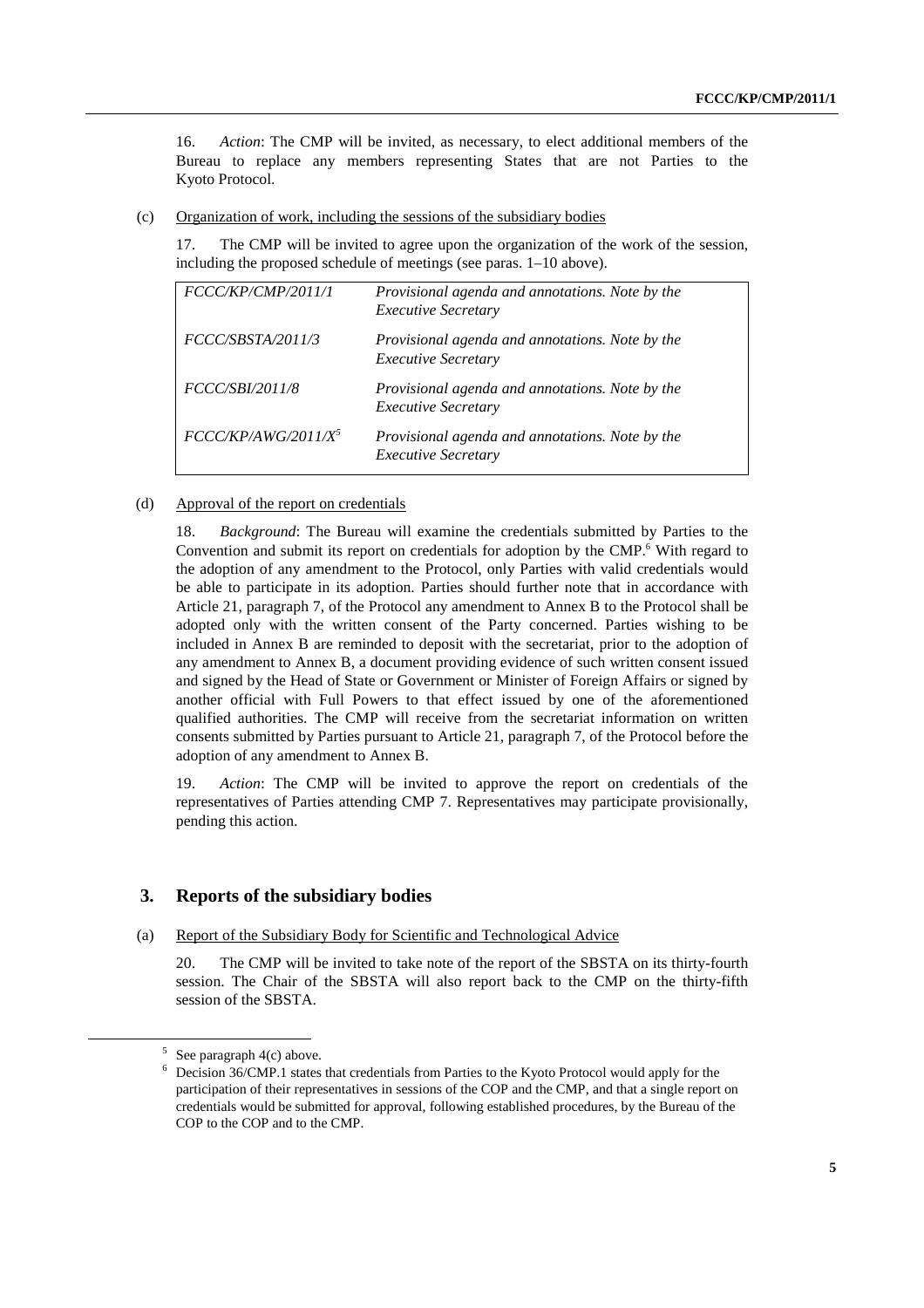21. The report by the Chair of the SBSTA on the thirty-fifth session of the SBSTA will include any recommendations of draft decisions or conclusions for adoption by the CMP at its seventh session arising from the work conducted by the SBSTA based on the agendas adopted at the thirty-fourth (FCCC/SBSTA/2011/2) and thirty-fifth sessions of the SBSTA (FCCC/SBSTA/2011/3).

22. The report by the Chair of the SBSTA will address matters, inter alia, related to issues that have been mandated for consideration at CMP 7.

| <i>FCCC/SBSTA/2011/2</i> | Report of the Subsidiary Body for Scientific and        |
|--------------------------|---------------------------------------------------------|
|                          | Technological Advice on its thirty-fourth session, held |
|                          | in Bonn from $6$ to 16 June 2011                        |

#### (b) Report of the Subsidiary Body for Implementation

23. The CMP will be invited to take note of the report of the SBI on its thirty-fourth session. The Chair of the SBI will also report back to the CMP on the thirty-fifth session of the SBI.

24. The report by the Chair of the SBI on the thirty-fifth session of the SBI will include any recommendations of draft decisions or conclusions for adoption by the CMP at its seventh session arising from the work conducted by the SBI based on the agendas adopted at the thirty-fourth (FCCC/SBI/2011/7) and thirty-fifth sessions of the SBI (FCCC/SBI/2011/8).

25. The report by the Chair of the SBI will address matters, inter alia, related to issues that have been mandated for consideration at CMP 7.

| $FCCC/SBI/2011/7$ and Add.1 | Report of the Subsidiary Body for Implementation on<br>its thirty-fourth session, held in Bonn from 6 to 17 |
|-----------------------------|-------------------------------------------------------------------------------------------------------------|
|                             | <i>June 2011</i>                                                                                            |

### **4. Report of the Ad Hoc Working Group on Further Commitments for Annex I Parties under the Kyoto Protocol**

26. *Background*: The CMP, by its decision 1/CMP.1, established the AWG-KP to consider further commitments for Annex I Parties for the period beyond 2012 in accordance with Article 3, paragraph 9, of the Kyoto Protocol.

27. By its decision 1/CMP.6, the CMP reiterated that the AWG-KP should aim to complete its work pursuant to decision 1/CMP.1 and have its results adopted by the CMP as early as possible and in time to ensure that there is no gap between the first and second commitment periods. The report on AWG-KP work in 2011 is listed below. The AWG-KP will present the outcome of its work to the CMP at its seventh session for adoption.

28. The CMP, by its decision 2/CMP.6, decided to consider the outcomes of the technical assessment of the forest management reference level review at its next session. The AWG-KP will consider the report of the technical assessment at its session in Durban and will forward the outcomes to the CMP for its consideration, through the report of the AWG-KP.

29. *Action*: The CMP will be invited to consider the results of the work by the AWG-KP, including the outcomes of the technical assessment of the forest management reference level review, with a view to their adoption.

*FCCC/KP/CMP/2010/12/Add.1 Report of the Conference of the Parties serving as the meeting of the Parties to the Kyoto Protocol on its*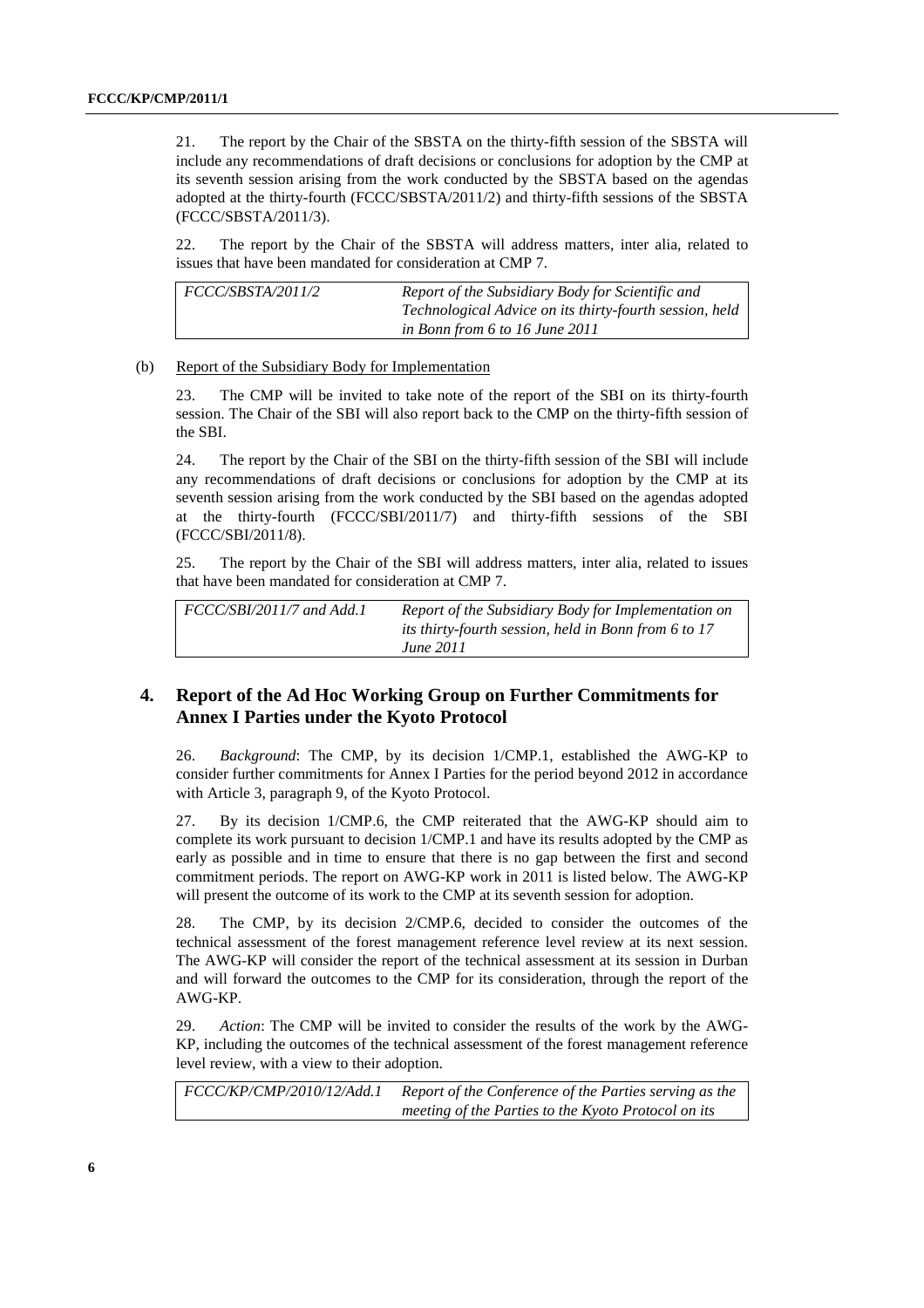|                                    | sixth session, held in Cancun from 29 November to 10<br>December 2010. Addendum. Part Two: Action taken<br>by the Conference of the Parties serving as the<br>meeting of the Parties to the Kyoto Protocol at its<br>sixth session                 |
|------------------------------------|----------------------------------------------------------------------------------------------------------------------------------------------------------------------------------------------------------------------------------------------------|
| $FCCC/KP/AWG/2010/18$ and<br>Add.1 | Report of the Ad Hoc Working Group on Further<br>Commitments for Annex I Parties under the Kyoto<br>Protocol on its fifteenth session, held in Cancun from<br>29 November to 10 December 2010                                                      |
| FCCC/KP/AWG/2011/4                 | Report of the Ad Hoc Working Group on Further<br>Commitments for Annex I Parties under the Kyoto<br>Protocol on the first and second parts of its sixteenth<br>session, held in Bangkok from 5 to 8 April 2011, and<br>Bonn from 7 to 17 June 2011 |
| FCCC/KP/AWG/2011/INF.X             | Synthesis report of the technical assessments of the<br>forest management reference level submissions                                                                                                                                              |

## **5. Consideration of proposals by Parties for amendments to the Kyoto Protocol**

30. *Background*: Article 20, paragraph 1, of the Kyoto Protocol states that "Any Party may propose amendments to this Protocol." Article 20, paragraph 2, stipulates that "Amendments to this Protocol shall be adopted at an ordinary session of the Conference of the Parties serving as the meeting of the Parties to this Protocol. The text of any proposed amendment to this Protocol shall be communicated to the Parties by the secretariat at least six months before the meeting at which it is proposed for adoption. The secretariat shall also communicate the text of any proposed amendments to the Parties and signatories to the Convention and, for information, to the Depositary."

31. Article 21, paragraph 2, of the Kyoto Protocol states that "Any Party may make proposals for an annex to this Protocol and may propose amendments to annexes to this Protocol." Article 21, paragraph 3, provides that "Annexes to this Protocol and amendments to annexes to this Protocol shall be adopted at an ordinary session of the Conference of the Parties serving as the meeting of the Parties to this Protocol. The text of any proposed annex or amendment to an annex shall be communicated to the Parties by the secretariat at least six months before the meeting at which it is proposed for adoption. The secretariat shall also communicate the text of any proposed annex or amendment to an annex to the Parties and signatories to the Convention and, for information, to the Depositary."

32. In accordance with these provisions, Parties submitted 13 proposals to amend the Kyoto Protocol. Twelve proposals were submitted in 2009 and were communicated to Parties to the Kyoto Protocol and to Parties and signatories to the Convention on 17 June 2009 and sent, for information, to the Depositary on 25 June 2009. One proposal was submitted in 2010 and was communicated to Parties to the Kyoto Protocol and to Parties and signatories to the Convention on 28 May 2010. The text was also sent, for information, to the Depositary on 17 June 2010.

33. The CMP considered the proposals at its sixth session. It decided to keep the matter open and to include this item on the provisional agenda of CMP 7, pursuant to rules  $10(c)$ and 16 of the draft rules of procedure being applied.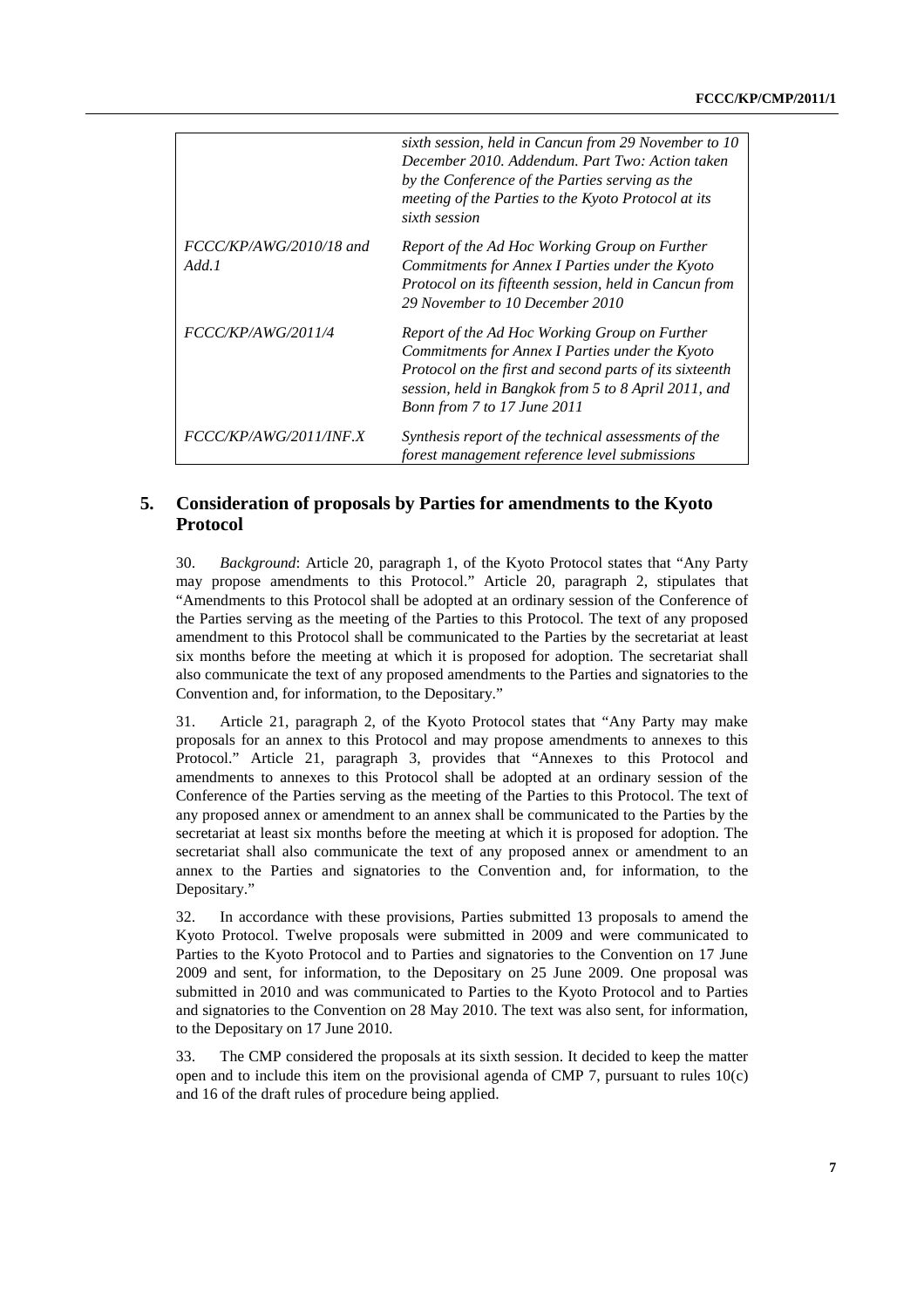| FCCC/KP/CMP/2009/2        | Proposal from the Czech Republic and the European<br>Commission on behalf of the European Community and<br>its member States for an amendment to the Kyoto<br>Protocol. Note by the secretariat                                                                                                                                                                                                                                                                                                                       |
|---------------------------|-----------------------------------------------------------------------------------------------------------------------------------------------------------------------------------------------------------------------------------------------------------------------------------------------------------------------------------------------------------------------------------------------------------------------------------------------------------------------------------------------------------------------|
| FCCC/KP/CMP/2009/3        | Proposal from Tuvalu for an amendment to the Kyoto<br>Protocol with respect to immunities for individuals<br>serving on constituted bodies established under the Kyoto<br>Protocol. Note by the secretariat                                                                                                                                                                                                                                                                                                           |
| FCCC/KP/CMP/2009/4        | Proposal from Tuvalu for amendments to the Kyoto<br>Protocol. Note by the secretariat                                                                                                                                                                                                                                                                                                                                                                                                                                 |
| FCCC/KP/CMP/2009/5        | Proposal from the Philippines for amendments to the<br>Kyoto Protocol. Note by the secretariat                                                                                                                                                                                                                                                                                                                                                                                                                        |
| FCCC/KP/CMP/2009/6        | Proposal from New Zealand for an amendment to the<br>Kyoto Protocol. Note by the secretariat                                                                                                                                                                                                                                                                                                                                                                                                                          |
| FCCC/KP/CMP/2009/7        | Proposal from Algeria, Benin, Brazil, Burkina Faso,<br>Cameroon, Cape Verde, China, Congo, Democratic<br>Republic of the Congo, El Salvador, Gambia, Ghana,<br>India, Indonesia, Kenya, Liberia, Malawi, Malaysia,<br>Mali, Mauritius, Mongolia, Morocco, Mozambique,<br>Nigeria, Pakistan, Rwanda, Senegal, Seychelles, Sierra<br>Leone, South Africa, Sri Lanka, Swaziland, Togo,<br>Uganda, United Republic of Tanzania, Zambia and<br>Zimbabwe for an amendment to the Kyoto Protocol. Note<br>by the secretariat |
| FCCC/KP/CMP/2009/8        | Proposal from Colombia for amendments to the Kyoto<br>Protocol. Note by the secretariat                                                                                                                                                                                                                                                                                                                                                                                                                               |
| FCCC/KP/CMP/2009/9        | Proposal from Belarus for amendments to the Kyoto<br>Protocol. Note by the secretariat                                                                                                                                                                                                                                                                                                                                                                                                                                |
| FCCC/KP/CMP/2009/10       | Proposal from Australia for amendments to the Kyoto<br>Protocol. Note by the secretariat                                                                                                                                                                                                                                                                                                                                                                                                                              |
| FCCC/KP/CMP/2009/11       | Proposal from Japan for an amendment to the Kyoto<br>Protocol. Note by the secretariat                                                                                                                                                                                                                                                                                                                                                                                                                                |
| FCCC/KP/CMP/2009/12       | Proposal from the Plurinational State of Bolivia on behalf<br>of Malaysia, Paraguay and the Bolivarian Republic of<br>Venezuela for an amendment to the Kyoto Protocol. Note<br>by the secretariat                                                                                                                                                                                                                                                                                                                    |
| FCCC/KP/CMP/2009/13       | Proposal from Papua New Guinea for amendments to the<br>Kyoto Protocol. Note by the secretariat                                                                                                                                                                                                                                                                                                                                                                                                                       |
| <i>FCCC/KP/CMP/2010/3</i> | Proposal from Grenada for amendments to the Kyoto<br>Protocol. Note by the secretariat                                                                                                                                                                                                                                                                                                                                                                                                                                |

34. *Action*: The CMP will be invited to consider the proposals listed below and to take any action it deems appropriate.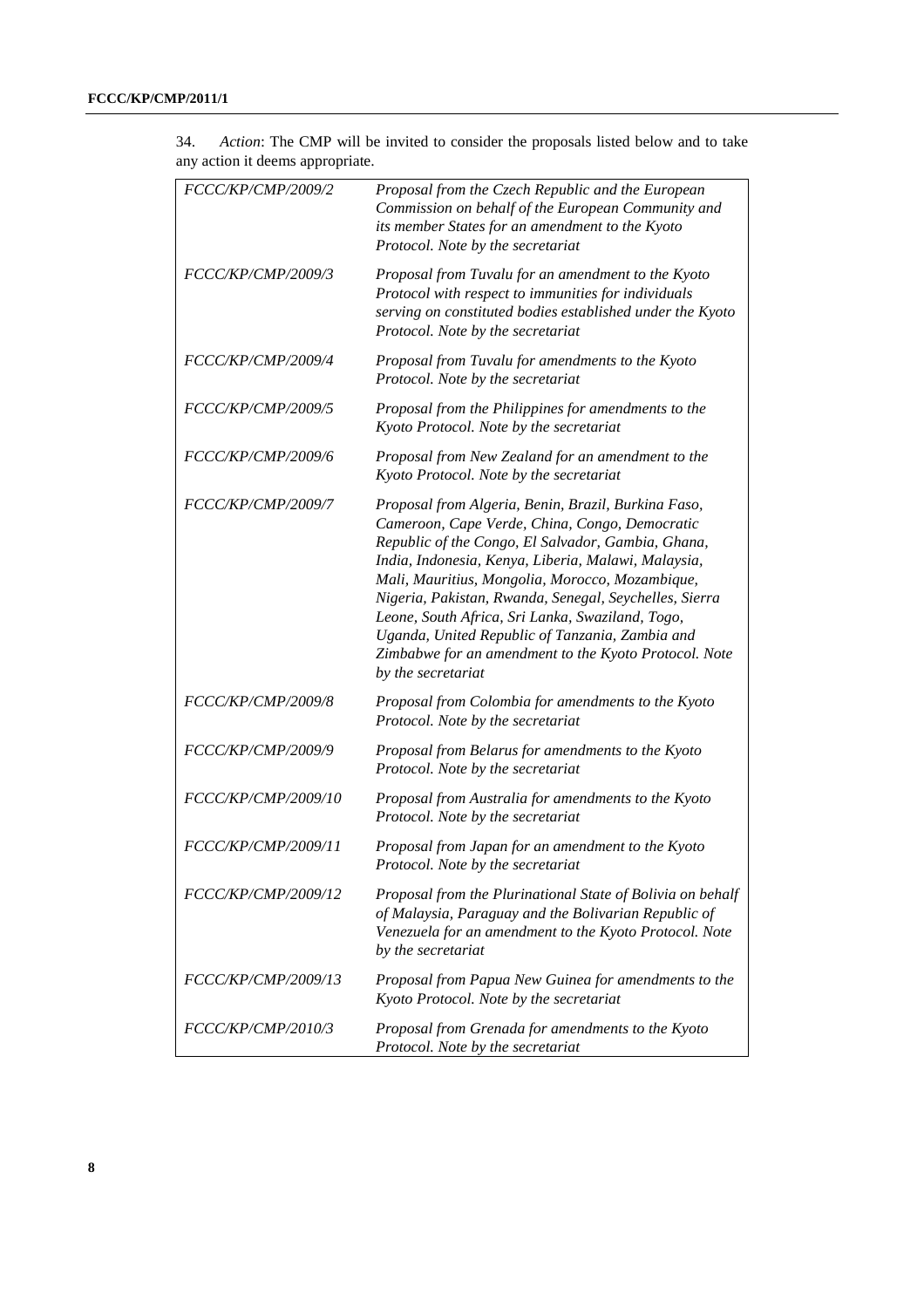### **6. Proposal from Kazakhstan to amend Annex B to the Kyoto Protocol**

35. *Background*: The procedures for amending an annex to the Kyoto Protocol are contained in Article 21 of the Kyoto Protocol. Article 21, paragraph 2, states "Any Party may make proposals for an annex to this Protocol and may propose amendments to annexes to this Protocol." Article 21, paragraph 3, stipulates that "Annexes to this Protocol and amendments to annexes to this Protocol shall be adopted at an ordinary session of the Conference of the Parties serving as the meeting of the Parties to this Protocol. The text of any proposed annex or amendment to an annex shall be communicated to the Parties by the secretariat at least six months before the meeting at which it is proposed for adoption. The secretariat shall also communicate the text of any proposed annex or amendment to an annex to the Parties and signatories to the Convention and, for information, to the Depositary."

36. Kazakhstan, by a letter dated 18 September 2009, proposed an amendment to Annex B to the Kyoto Protocol. At its fifth session,<sup>7</sup> the CMP noted the proposal and agreed to place it on the provisional agenda for its sixth session and requested the secretariat to communicate it to the Parties to the Kyoto Protocol, and to Parties and signatories to the Convention. The CMP also requested the SBI to consider the proposal at its thirty-second session and report the outcome to the CMP.

37. In accordance with Article 21, paragraph 3, of the Kyoto Protocol, and at the request of the CMP, the secretariat communicated the proposal to the Parties to the Kyoto Protocol and to Parties and signatories to the Convention in a notification dated 21 January 2010, and for information to the Depositary by a letter dated 6 January 2010.

38. At its thirty-second session, the SBI considered the proposal from Kazakhstan; its conclusions on this issue are contained in document FCCC/SBI/2010/10, paragraphs 132– 138.

39. The CMP considered the issue at its sixth session<sup>8</sup> and agreed to include this item on the provisional agenda for its next session in order to continue its consideration of the proposal with a view to reaching an agreed outcome and adopting a decision at its seventh session.

40. *Action*: The CMP will be invited to consider the proposal from Kazakhstan to amend Annex B and to take any action it deems appropriate.

*FCCC/KP/CMP/2010/4 Proposal from Kazakhstan to amend Annex B to the Kyoto Protocol. Note by the secretariat* 

#### **7. Issues relating to the clean development mechanism**

41. *Background*: In accordance with the provisions of the modalities and procedures of the clean development mechanism  $(CDM)$ ,<sup>9</sup> the Executive Board of the CDM shall report on its activities to each session of the CMP. In exercising its authority over the CDM, the CMP shall review annual reports, provide guidance and take decisions, as appropriate.

42. The seventh report of the Board to the CMP provides information on progress made in the implementation of the CDM arising from action taken by the Board during its tenth

 <sup>7</sup>  $7$  FCCC/KP/CMP/2009/21, paragraphs 84–94.

<sup>8</sup> Decision 8/CMP.6.

<sup>&</sup>lt;sup>9</sup> Decision 3/CMP.1, annex, paragraphs 2–5.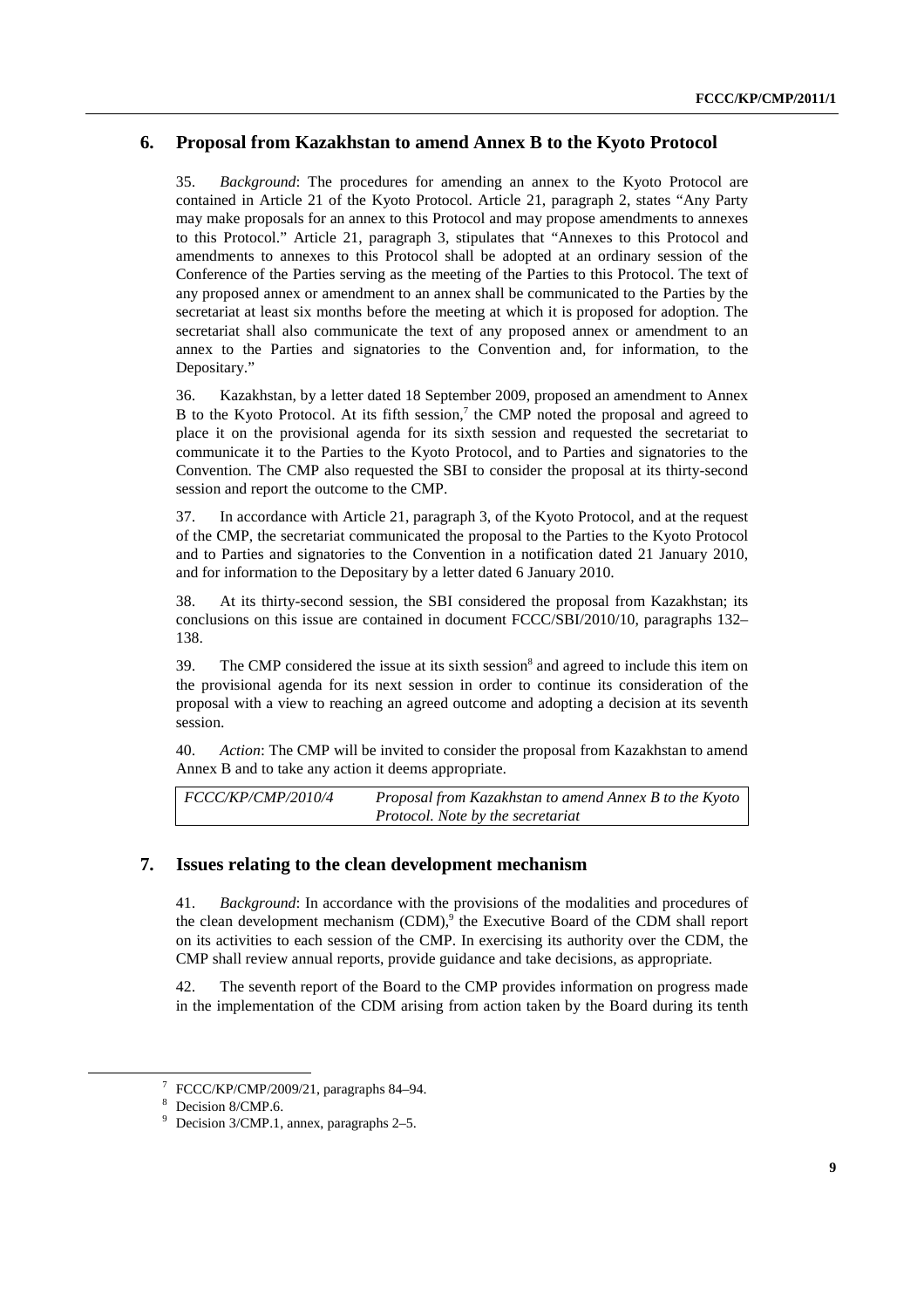year of operation.10 In addition, the report contains a number of recommendations for decisions to be taken by the CMP at its seventh session.

43. The Chair of the Board will provide an oral report, highlighting the tasks and achievements of the Board over the past year and the challenges ahead.

44. *Action*: The CMP will be invited to take note of the report of the Board below and the oral report of the Chair of the Board. The CMP will also be invited to consider this item and to recommend a draft decision for adoption by the CMP at its seventh session.

45. The CMP will also be invited to consider any other issues relating to the CDM resulting from the work of the subsidiary bodies.

46. The CMP may also wish to invite the President to undertake consultations on the nominations of members and alternate members of the Executive Board and to elect these members and alternate members.

*FCCC/KP/CMP/2011/3 Annual report of the Executive Board of the clean development mechanism to the Conference of the Parties serving as the meeting of the Parties to the Kyoto Protocol* 

#### **8. Issues relating to joint implementation**

#### (a) Guidance on joint implementation

47. *Background*: In accordance with paragraph 3 of the annex to decision 9/CMP.1 (JI guidelines), the Joint Implementation Supervisory Committee (JISC) shall report on its activities to each session of the CMP. In exercising its authority over joint implementation (JI), the CMP may review annual reports, provide guidance and take decisions, as appropriate.

48. The sixth annual report of the JISC to the CMP provides information on the progress made in the implementation of the JI Track 2 procedure arising from actions taken by the JISC during its sixth year of operation.<sup>11</sup> The report also addresses governance issues, as well as the recommendations by the JISC on specific matters requested by the CMP at its sixth session.<sup>12</sup> In this context, the report contains recommendations on options for building on the approach embodied in JI for the consideration of the CMP as part of the first review of the JI guidelines in accordance with decision 9/CMP.1, paragraph 8.13

49. The Chair of the JISC will provide an oral report, highlighting the tasks and achievements of the JISC over the past year and the challenges ahead

50. *Action*: The CMP will be invited to take note of the work on JI, including the annual report of the JISC and the oral report of the Chair of the JISC. The CMP will be invited to consider this item and to recommend a draft decision for adoption by the CMP at its seventh session.

 <sup>10</sup> Following the requests by the CMP at its second and third sessions, the report of the Board to the CMP covers the period from the previous session of the CMP to the Board meeting that takes place just prior to the one held in conjunction with the session of the CMP (decision 1/CMP.2, para. 11, and

decision 2/CMP.3, para. 7).<br><sup>11</sup> Although not explicitly requested to do so by the CMP, the JISC has decided to follow a reporting arrangement similar to that of the CDM Executive Board; the report of the JISC to the CMP now covers the period from the previous session of the CMP to the JISC meeting that takes place just prior to the one held in conjunction with the session of the CMP.<br><sup>12</sup> Decision 4/CMP.6.<br><sup>13</sup> See agenda item  $8(b)$ 

See agenda item  $8(b)$ .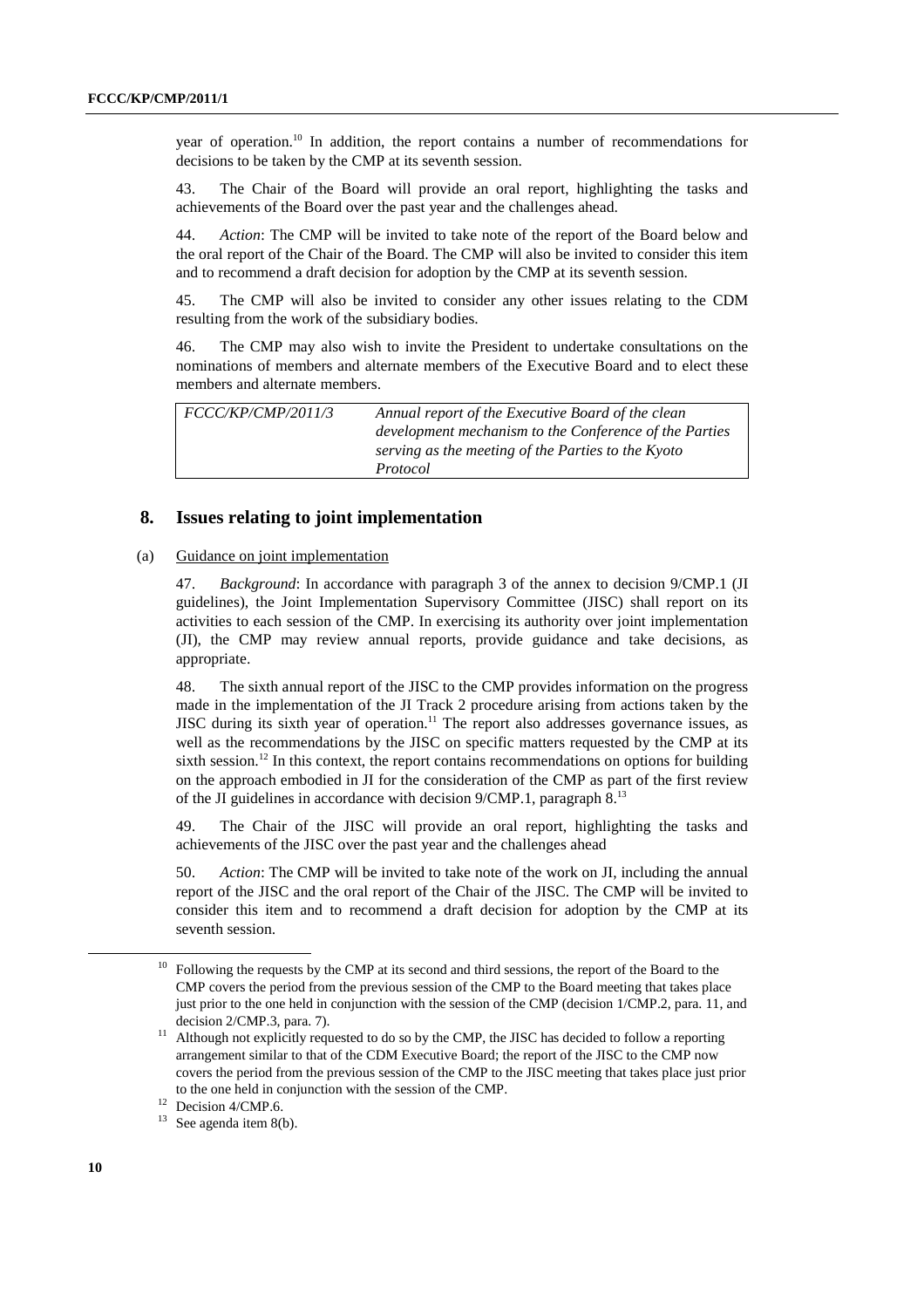51. The CMP may also wish to invite the President to undertake consultations on the nominations of members and alternate members of the JISC and to elect these members and alternate members.

(b) Review of the joint implementation guidelines

52. *Background*: In accordance with decision 4/CMP.6, the CMP decided to initiate the first review of the JI guidelines in accordance with decision 9/CMP.1, paragraph 8, at its seventh session.

53. In addition, the CMP requested the JISC to make recommendations to the CMP, at its seventh session, on options for building on the approach embodied in JI, with a view to considering the recommendations of the JISC as part of the first review of the JI guidelines. The recommendations of the JISC build upon its report on experience with the verification procedure under the JISC and possible improvements to the future operation of JI, as contained in its annual report to the CMP in  $2010$ .<sup>14</sup>

54. *Action*: The CMP will be invited to initiate the first review of the JI guidelines, including considering the recommendations of the JISC on options for building on the approach embodied by JI contained in its annual report and establishing a process and timeline for the review.

| FCCC/KP/CMP/2011/4 | Annual report of the Joint Implementation Supervisory     |
|--------------------|-----------------------------------------------------------|
|                    | Committee to the Conference of the Parties serving as the |
|                    | meeting of the Parties to the Kyoto Protocol              |

### **9. Matters relating to compliance under the Kyoto Protocol**

#### (a) Report of the Compliance Committee

55. *Background*: In accordance with decision 27/CMP.1, annex, section III, paragraph 2(a), the plenary of the Compliance Committee is to report to each ordinary session of the CMP. The sixth annual report of the Compliance Committee to the CMP provides information on the activities of the Compliance Committee during its sixth year of operation, from 19 September 2010 to 13 October 2011.

56. *Action*: The CMP will be invited to consider the report of the Compliance Committee below.

57. The CMP may wish to invite the President to undertake consultations on the nominations of members and alternate members of the Compliance Committee and to elect these members and alternate members. The CMP may wish to invite Parties to make contributions to the Trust Fund for Supplementary Activities for the biennium 2012–2013 to support the work of the Compliance Committee.

| <i>FCCC/KP/CMP/2011/5</i> | Annual report of the Compliance Committee to the        |
|---------------------------|---------------------------------------------------------|
|                           | Conference of the Parties serving as the meeting of the |
|                           | Parties to the Kyoto Protocol                           |

 <sup>14</sup> See documents FCCC/KP/CMP/2010/9, annex I.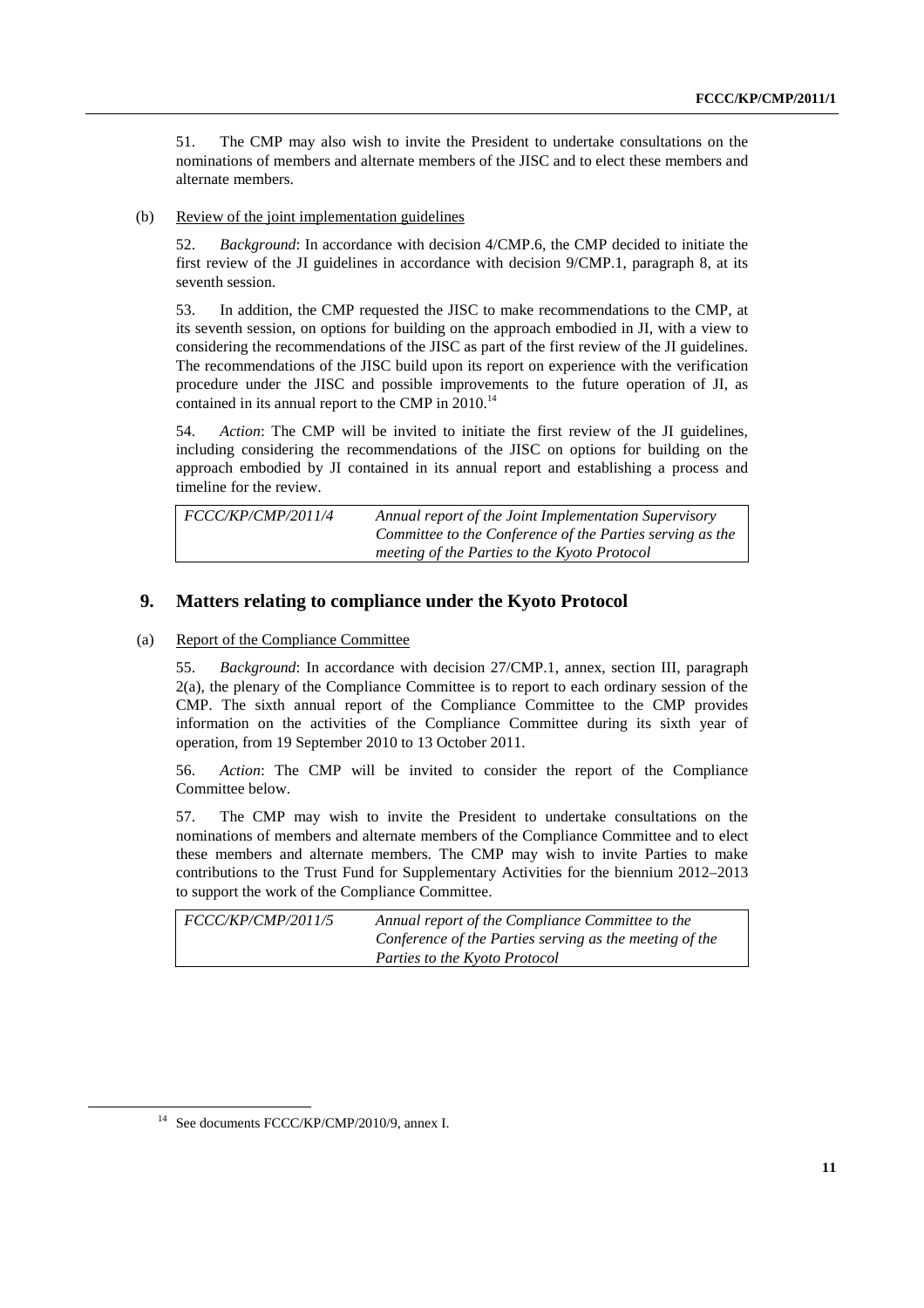(b) Appeal by Croatia against a final decision of the enforcement branch of the Compliance Committee in relation to the implementation of decision 7/CP.12

58. *Background*: On 26 November 2009, the enforcement branch of the Compliance Committee adopted a final decision (document CC-2009-1-8/Croatia/EB),<sup>15</sup> confirming that Croatia was not in compliance with Article 3, paragraphs 7 and 8, of the Kyoto Protocol and the modalities for the accounting of assigned amounts under Article 7, paragraph 4, of the Kyoto Protocol (decision 13/CMP.1). On 14 January 2010, the secretariat received an appeal by Croatia against the final decision of the enforcement branch (FCCC/KP/CMP/2010/2).

59. At its sixth session, the CMP concluded that a common understanding of the procedural and substantive aspects relating to Croatia's appeal was required to ensure fair and due consideration. Given the considerable importance attached by Parties to these issues, and the limited time available, the CMP was not able to complete its consideration of this item at the session. Consequently, in accordance with rule 16 of the draft rules of procedure being applied, it was decided that the item would be included on the provisional agenda for the seventh session of the CMP.

60. The CMP also requested the secretariat to prepare a technical paper outlining the procedural requirements and the scope and content of applicable law for the consideration of appeals under decision 27/CMP.1 and other relevant CMP decisions, as well as the approach taken by bodies constituted under other multilateral environmental agreements and other international bodies in relation to provisions for the consideration of denial of due process. Parties agreed that the findings of the secretariat would be used in their further discussions.

61. On 4 August 2011, the secretariat received a letter from the Minister of Environmental Protection, Physical Planning and Construction of Croatia declaring that Croatia withdraws its appeal against the final decision of the enforcement branch.

62. *Action*: The CMP is invited to consider the withdrawal by Croatia of its appeal and to take any action it deems appropriate with a view to completing the consideration of this item. The CMP is also invited to consider the technical paper referred to in paragraph 60 above and to take any action it deems appropriate.

| FCCC/KP/CMP/2010/2 | Appeal by Croatia against a final decision of the<br>enforcement branch of the Compliance Committee. Note<br>by the secretariat                                                                                                                                                                                                                                                     |
|--------------------|-------------------------------------------------------------------------------------------------------------------------------------------------------------------------------------------------------------------------------------------------------------------------------------------------------------------------------------------------------------------------------------|
| FCCC/KP/CMP/2011/2 | Withdrawal by Croatia of its appeal against a final<br>decision of the enforcement branch of the Compliance<br>Committee. Note by the secretariat                                                                                                                                                                                                                                   |
| FCCC/TP/2011/6     | Procedural requirements and the scope and content of<br>applicable law for the consideration of appeals under<br>decision 27/CMP.1 and other relevant decisions of the<br>Conference of the Parties serving as the meeting of the<br>Parties to the Kyoto Protocol, as well as the approach<br>taken by other relevant bodies relating to denial of due<br>process. Technical paper |

<sup>&</sup>lt;sup>15</sup> This decision is available in all six official languages of the United Nations at <http://unfccc.int/kyoto\_protocol/compliance/enforcement\_branch/items/5456.php>.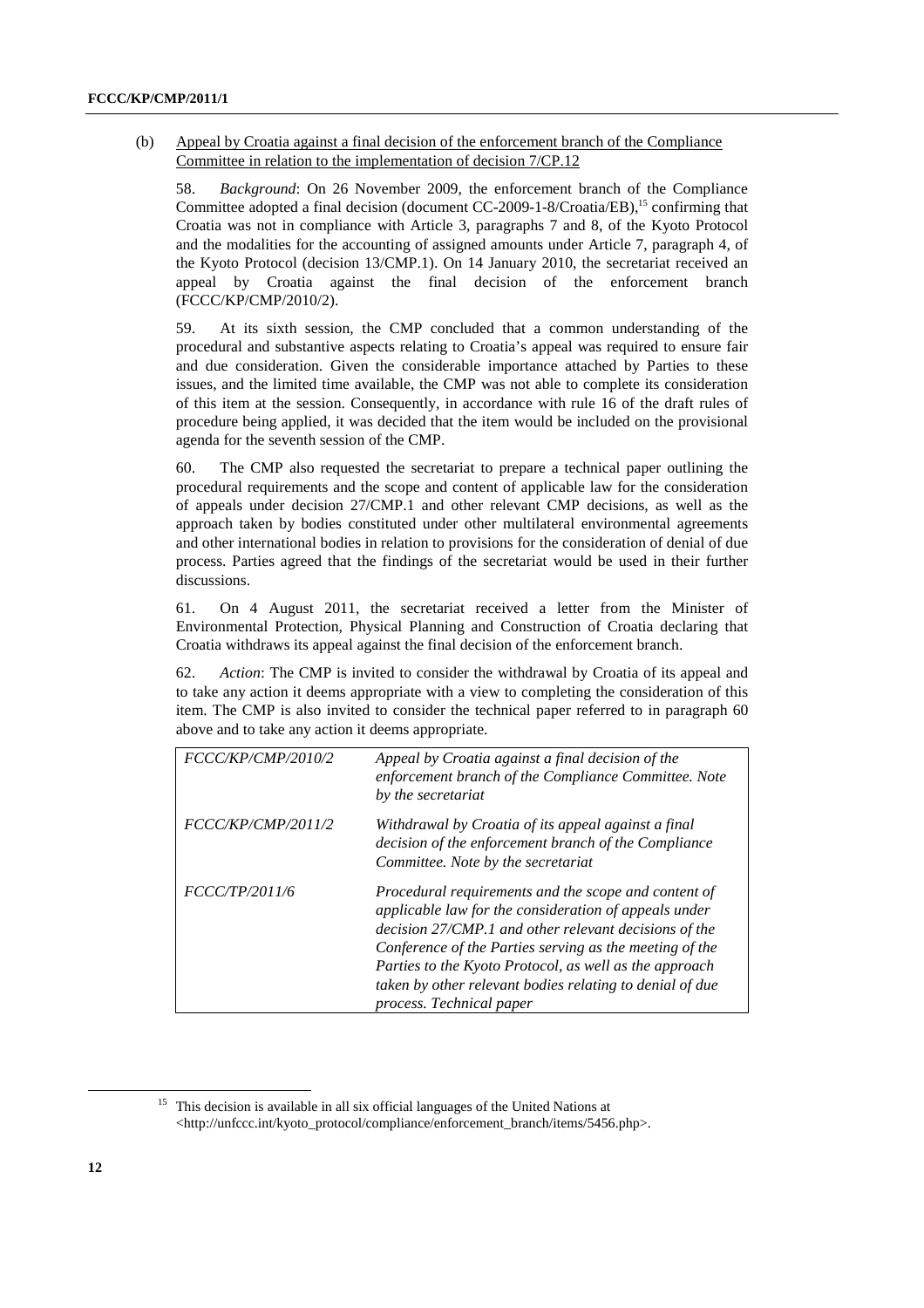(c) Amendment of the Kyoto Protocol in respect of procedures and mechanisms relating to compliance

63. *Background*: See the SBI 35 provisional agenda and annotations (FCCC/SBI/2011/8).

64. *Action*: The CMP will be invited to refer this item to the SBI for its consideration and for recommendation of a draft decision or conclusions for adoption by the CMP at its seventh session.

#### **10. Adaptation Fund**

(a) Report of the Adaptation Fund Board

65. *Background*: The CMP decided at its third session<sup>16</sup> that the Adaptation Fund Board shall report on its activities at each session of the CMP.

66. At its sixth session, the CMP continued to encourage<sup>17</sup> Annex I Parties and international organizations to provide funding to the Adaptation Fund, which will be additional to the share of proceeds from CDM project activities.

67. At the same session, the CMP requested the secretariat, subject to the availability of resources, in consultation with the Adaptation Fund Board, and making use of the Adaptation Fund Accreditation Toolkit, lessons learned and best practices, to conduct up to three regional or subregional, as appropriate, workshops, with the possibility of another, as circumstances permit and as warranted, in order to familiarize Parties with the process and the requirements of the accreditation of national implementing entities. The CMP also requested the secretariat to report to the CMP at its eighth session on efforts to implement decision 5/CMP.6, paragraphs 8–10, and the outcomes of these workshops, in order for Parties to assess the efficiency and effectiveness of these workshops at that session.

68. *Action*: The CMP will be invited to consider the report of the Adaptation Fund Board, including an interim report on the status of the implementation of regional workshops, and to take any action it deems appropriate.

69. The CMP may also wish to invite the President to undertake consultations on the nominations of members and alternate members of the Adaptation Fund Board and to elect these members and alternate members.

*FCCC/KP/CMP/2011/6 Report of the Adaptation Fund Board. Note by the Chair of the Adaptation Fund Board* 

#### (b) Review of the Adaptation Fund

70. *Background*: The CMP decided at its third session to undertake, at its sixth session, a review of all matters relating to the Adaptation Fund in the context of decision 1/CMP.3, paragraphs 32–34, including the institutional arrangements as referred to in paragraphs 19 and 23 of that decision, with a view to ensuring the effectiveness and adequacy thereof, and to adopt an appropriate decision on the outcome of such a review.

71. The CMP, at its sixth session, decided<sup>18</sup> that the review would be undertaken at its seventh session and every three years thereafter. The review will be undertaken in accordance with the terms of reference contained in the annex to decision 6/CMP.6.

<sup>&</sup>lt;sup>16</sup> Decision 1/CMP.3.

<sup>&</sup>lt;sup>17</sup> Decision 5/CMP.6.

<sup>&</sup>lt;sup>18</sup> Decision 6/CMP.6.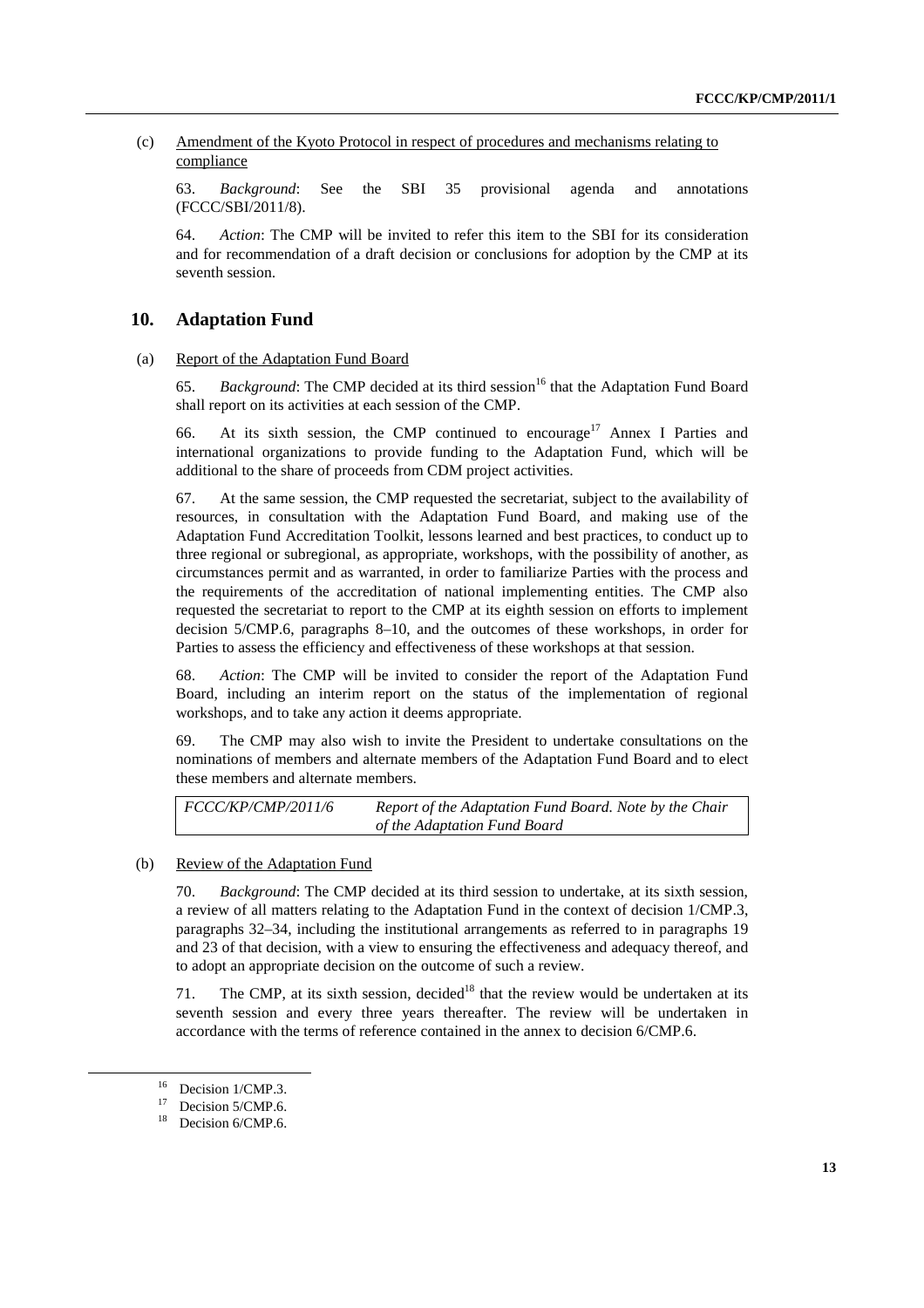72. At the same session, the CMP requested the Adaptation Fund Board to make available, in its report to the CMP at its seventh session, the performance reviews of the interim secretariat and the interim trustee servicing the Adaptation Fund, in accordance with decision 1/CMP.3, paragraph 33. The CMP also invited Parties and international organizations and stakeholders to submit to the secretariat their views on the review of the Adaptation Fund based on the terms of reference annexed to decision 6/CMP.6.

73. *Action*: The CMP will be invited to consider the report of the Adaptation Fund Board on the outcomes of the performance reviews of the interim secretariat and interim trustee servicing the Adaptation Fund and submissions of Parties and interested international organizations and stakeholders on their views on the review of the Adaptation Fund. The CMP will also be invited to undertake the review based on the terms of reference annexed to decision 6/CMP.6 and to take any action it deems appropriate.

*FCCC/KP/CMP/2011/6 FCCC/KP/CMP/2011/MISC.1 Report of the Adaptation Fund Board. Note by the Chair of the Adaptation Fund Board Views on the review of the Adaptation Fund. Submissions from Parties and interested international organizations and stakeholders*

#### **11. Issues relating to the international transaction log**

74. *Background*: See the SBI 35 provisional agenda and annotations (FCCC/SBI/2011/8).

75. *Action*: The CMP will be invited to refer this sub-item to the SBI for its consideration and for recommendation of draft decisions or conclusions for adoption by the CMP at its seventh session.

*FCCC/KP/CMP/2011/7 Annual report of the administrator of the international transaction log under the Kyoto Protocol. Note by the secretariat*

## **12. National communications from Parties included in Annex I to the Convention that are also Parties to the Kyoto Protocol**

76. *Background*: See the SBI 35 provisional agenda and annotations (FCCC/SBI/2011/8).

77. *Action*: The CMP will be invited to refer this sub-item to the SBI for its consideration and for recommendation of draft decisions or conclusions for adoption by the CMP at its seventh session.

### **13. Annual compilation and accounting report for Annex B Parties under the Kyoto Protocol**

78. *Background*: See the SBI 35 provisional agenda and annotations (FCCC/SBI/2011/8).

79. *Action*: The CMP will be invited to refer the consideration of the 2011 compilation and accounting report to the SBI and to consider the outcome and take action as appropriate.

*FCCC/KP/CMP/2011/8 and Annual compilation and accounting report for Annex*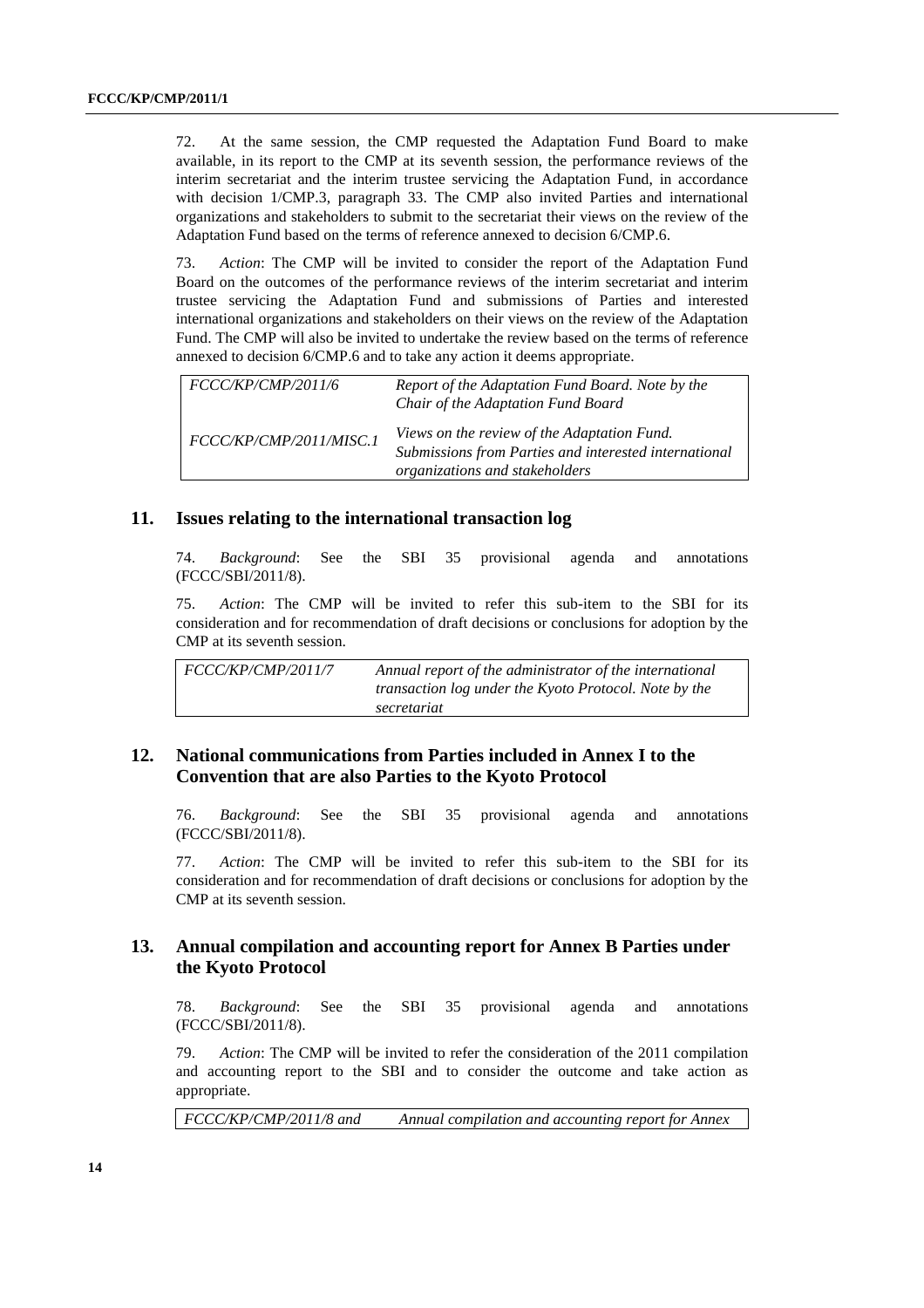*Add.1 B Parties under the Kyoto Protocol for 2011. Note by the secretariat* 

#### **14. Capacity-building under the Kyoto Protocol**

80. *Background*: See the SBI 35 provisional agenda and annotations (FCCC/SBI/2011/8).

81. *Action*: The CMP will be invited to refer this sub-item to the SBI for its consideration and for recommendation of draft decisions or conclusions for adoption by the CMP at its seventh session.

#### **15. Matters relating to Article 2, paragraph 3, of the Kyoto Protocol**

82. *Background*: See the SBSTA 35 provisional agenda and annotations (FCCC/SBSTA/2011/3).

83. *Action*: The CMP will be invited to refer this sub-item to the SBSTA for its consideration and for recommendation of draft decisions or conclusions for adoption by the CMP at its seventh session.

#### **16. Matters relating to Article 3, paragraph 14, of the Kyoto Protocol**

84. *Background*: See the SBI 35 provisional agenda and annotations (FCCC/SBI/2011/8).

85. *Action*: The CMP will be invited to refer this sub-item to the SBI for its consideration and for recommendation of draft decisions or conclusions for adoption by the CMP at its seventh session.

### **17. Other matters referred to the Conference of the Parties serving as the meeting of the Parties to the Kyoto Protocol by the subsidiary bodies**

86. *Background*: Any other matters concerning the Kyoto Protocol referred by the subsidiary bodies to the CMP may be taken up under this item, including draft decisions and conclusions completed at the thirty-fourth and thirty-fifth sessions of the subsidiary bodies.

87. *Action*: The CMP will be invited to adopt draft decisions or conclusions pertaining to the Kyoto Protocol forwarded by the SBSTA or the SBI at their thirty-fourth and thirtyfifth sessions.

#### **18. Administrative, financial and institutional matters**

#### (a) Budget performance for the biennium 2010–2011

88. *Background*: See the SBI 35 provisional agenda and annotations (FCCC/SBI/2011/8).

89. *Action*: The CMP will be invited to refer this sub-item to the SBI for its consideration and for recommendation of draft decisions or conclusions for adoption by the CMP at its seventh session.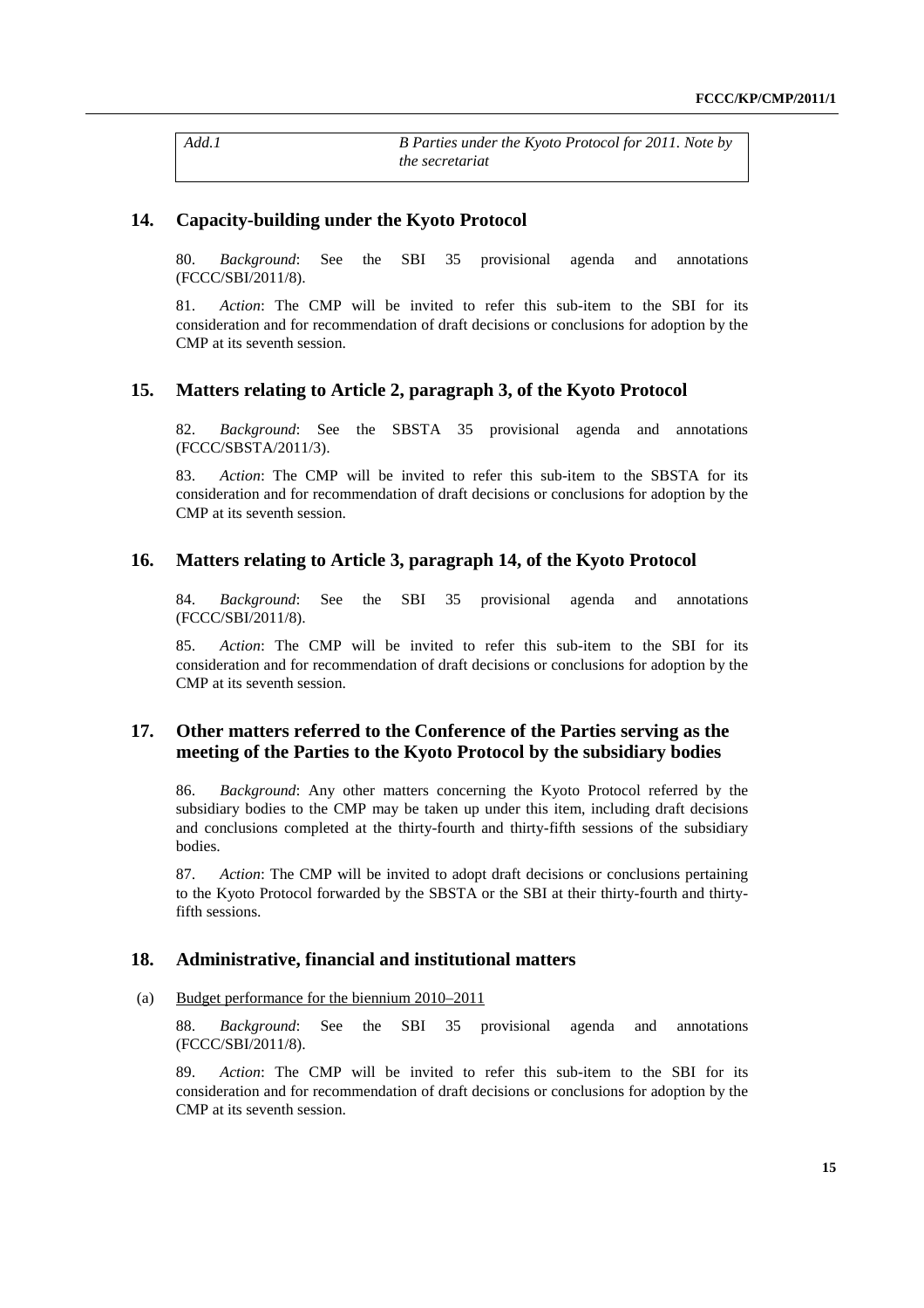#### (b) Programme budget for the biennium 2012–2013

90. *Background*: The SBI, at its thirty-fourth session, recommended a draft decision on this issue for adoption by the CMP at its seventh session (FCCC/SBI/2011/7/Add.1).

91. *Action*: The CMP will be invited to adopt the recommended draft decision mentioned in paragraph 90 above.

#### **19. High-level segment**

92. The inauguration of the high-level segment will take place in the afternoon of Tuesday, 6 December 2011. National statements will be heard in joint meetings of the COP and the CMP during the high-level segment on 7–8 December. The high-level segment will continue until Friday, 9 December 2011.

93. The SBI, at its thirty-fourth session, agreed that arrangements be made for the delivery of concise national statements by ministers and other heads of delegation, $19$  with a recommended time limit of three minutes, and also concise statements by representatives of intergovernmental organizations and non-governmental organizations, with a recommended time limit of two minutes, in the joint meetings of the COP and the CMP during the highlevel segment.<sup>20</sup> Statements on behalf of groups, where the other members of the group do not speak, are strongly encouraged and additional time will be provided for these. The full texts of the official statements will be circulated in plenary if sufficient numbers of copies are provided to the secretariat in the course of the session. Statements will also be posted on the UNFCCC website if a scanned copy is provided to the secretariat in the course of the session.

94. The list of speakers will be open from Wednesday, 28 September to Friday, 11 November  $2011<sup>21</sup>$  Information about the list, including a registration form, will be included in the notification to Parties for the sessions.

95. Further information on the high-level segment may be made available in an addendum to this document after consideration by the Bureau and the host Government of COP 17 and CMP 7.

#### **20. Statements by observer organizations**

96. Representatives of intergovernmental and non-governmental organizations will be invited to address the joint meeting of the COP and the CMP during the high-level segment. Further information will be made available.

#### **21. Other matters**

97. Any other matters for the attention of the CMP will be taken up under this item.

 $19$  Statements may also be made by other high-level representatives.

<sup>20</sup> FCCC/SBI/2011/7, paragraph 159.

<sup>&</sup>lt;sup>21</sup> Enquiries regarding this list may be directed to the Office of External Relations at the UNFCCC secretariat by telephone (+49 228 815 1611 or 1506), fax (+49 228 815 1999) or e-mail <sessions@unfccc.int>.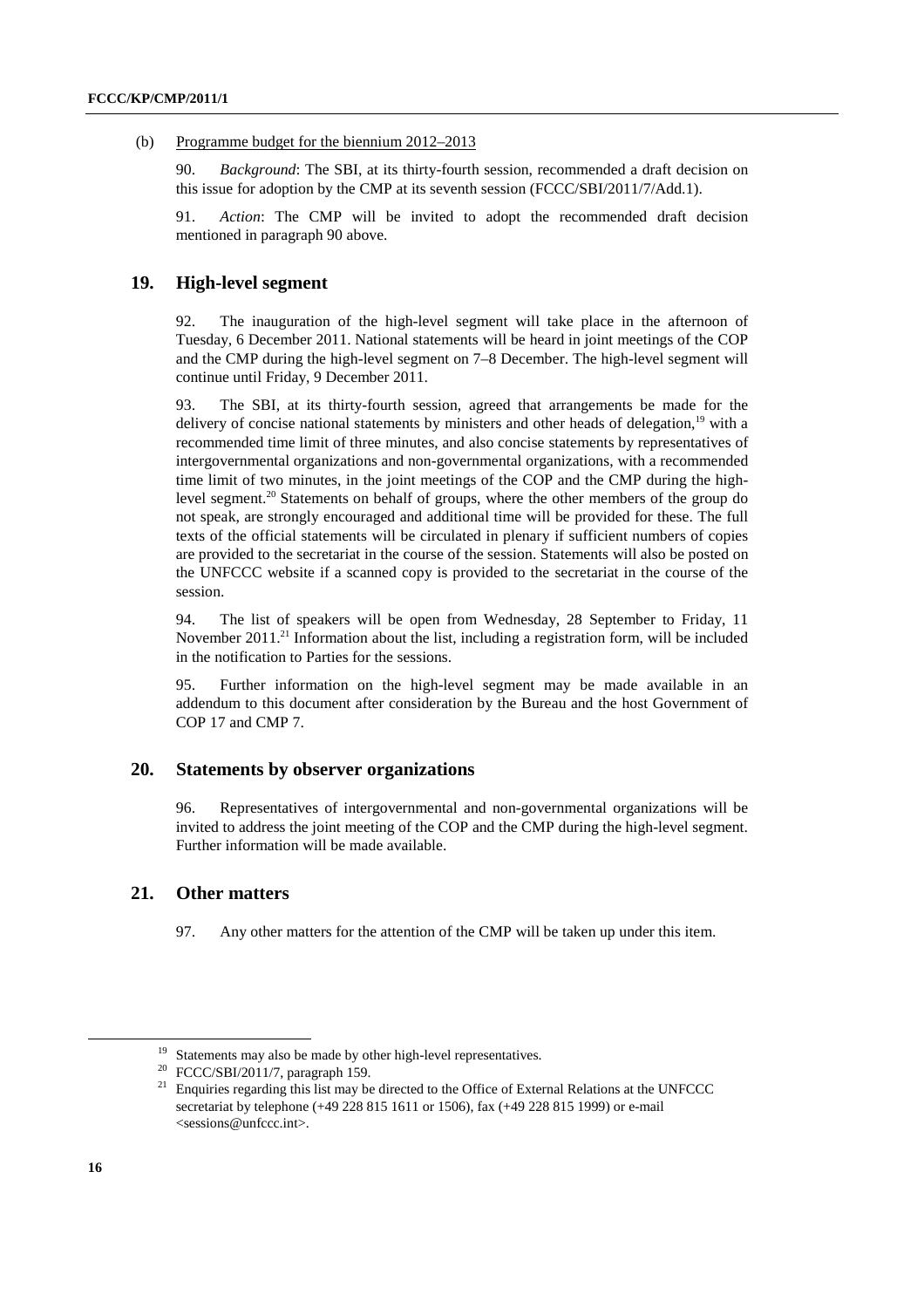### **22. Conclusion of the session**

(a) Adoption of the report of the Conference of the Parties serving as the meeting of the Parties to the Kyoto Protocol on its seventh session

98. *Background*: A draft report on the work of the session will be prepared for adoption by the CMP at the end of the session.

99. *Action*: The CMP will be invited to adopt the draft report and to authorize the Rapporteur to complete the report after the session under the guidance of the President and with the assistance of the secretariat.

#### (b) Closure of the session

100. The President will declare the session closed.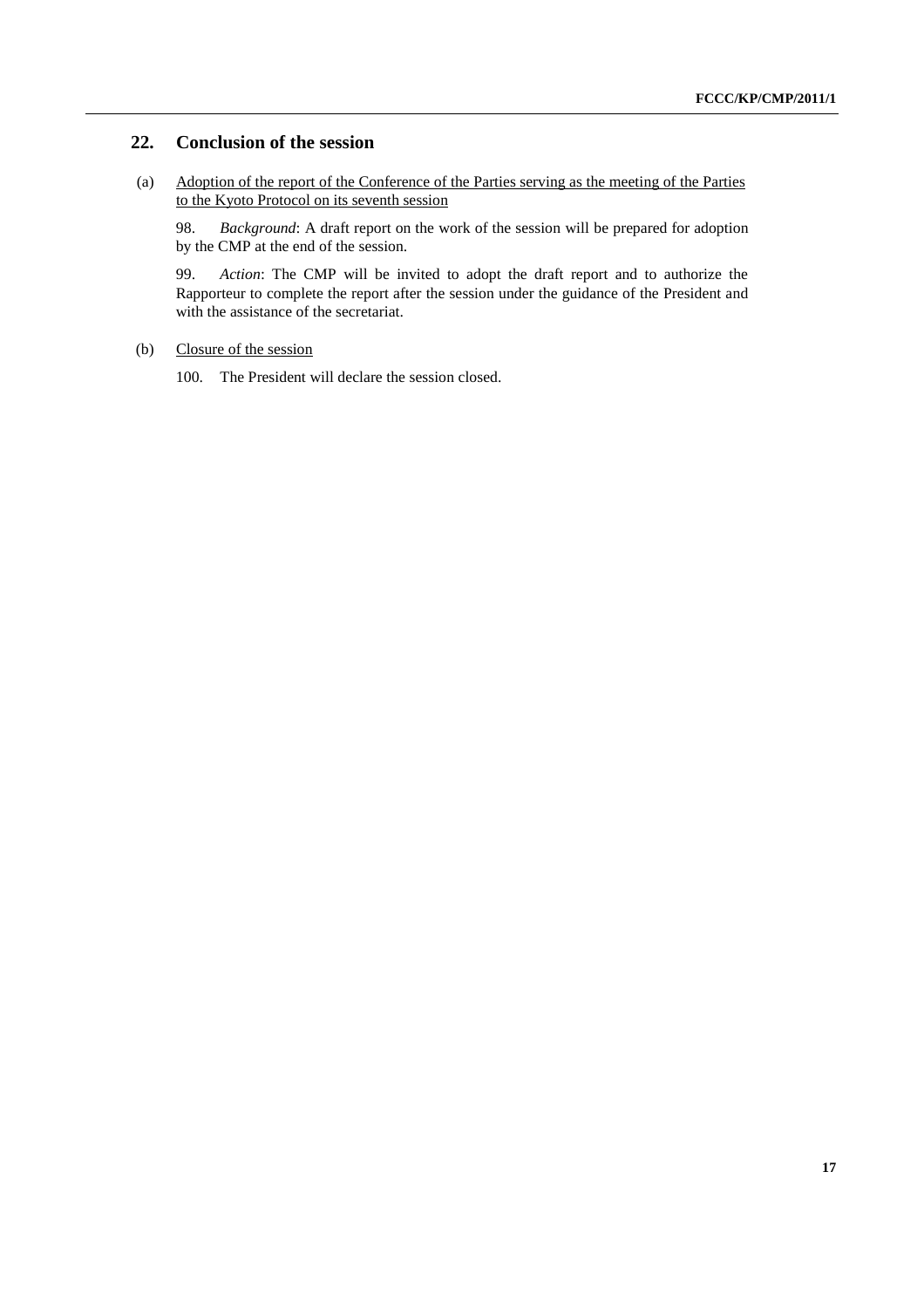## **Annex**

## **Documents before the Conference of the Parties serving as the meeting of the Parties to the Kyoto Protocol at its seventh session**

## **Documents prepared for the session**

| FCCC/KP/CMP/2011/1           | Provisional agenda and annotations. Note by<br>the Executive Secretary                                                                                                                                                                                                                                                                                                                    |
|------------------------------|-------------------------------------------------------------------------------------------------------------------------------------------------------------------------------------------------------------------------------------------------------------------------------------------------------------------------------------------------------------------------------------------|
| FCCC/KP/CMP/2011/2           | Withdrawal by Croatia of its appeal against a<br>final decision of the enforcement branch of<br>the Compliance Committee. Note by the<br>secretariat                                                                                                                                                                                                                                      |
| FCCC/KP/CMP/2011/3           | Annual report of the Executive Board of the<br>clean development mechanism to the<br>Conference of the Parties serving as the<br>meeting of the Parties to the Kyoto Protocol                                                                                                                                                                                                             |
| FCCC/KP/CMP/2011/4           | Annual report of the Joint Implementation<br>Supervisory Committee to the Conference of<br>the Parties serving as the meeting of the<br>Parties to the Kyoto Protocol                                                                                                                                                                                                                     |
| FCCC/KP/CMP/2011/5           | Annual report of the Compliance Committee<br>to the Conference of the Parties serving as the<br>meeting of the Parties to the Kyoto Protocol                                                                                                                                                                                                                                              |
| FCCC/KP/CMP/2011/6           | Report of the Adaptation Fund Board. Note<br>by the Chair of the Adaptation Fund Board                                                                                                                                                                                                                                                                                                    |
| FCCC/KP/CMP/2011/7           | Annual report of the administrator of the<br>international transaction log under the Kyoto<br>Protocol. Note by the secretariat                                                                                                                                                                                                                                                           |
| FCCC/KP/CMP/2011/8 and Add.1 | Annual compilation and accounting report for<br>Annex B Parties under the Kyoto Protocol for<br>2011. Note by the secretariat                                                                                                                                                                                                                                                             |
| FCCC/TP/2011/6               | Procedural requirements and the scope and<br>content of applicable law for the<br>consideration of appeals under decision<br>27/CMP.1 and other relevant decisions of the<br>Conference of the Parties serving as the<br>meeting of the Parties to the Kyoto Protocol,<br>as well as the approach taken by other<br>relevant bodies relating to denial of due<br>process. Technical paper |
| FCCC/KP/CMP/2011/MISC.1      | Views on the review of the Adaptation Fund.<br>Submissions from Parties and interested<br>international organizations and stakeholders                                                                                                                                                                                                                                                    |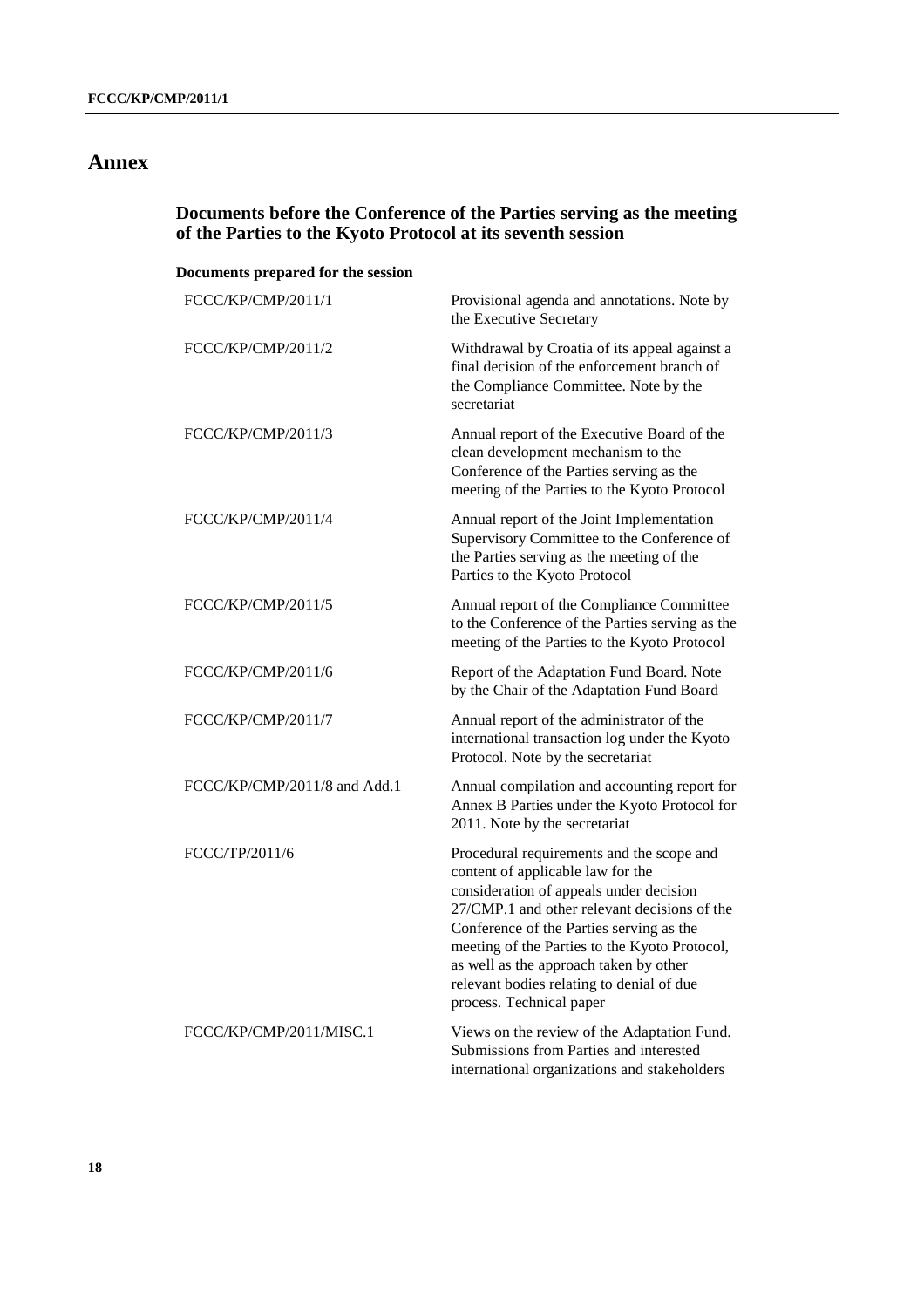| Other documents before the session |                                                                                                                                                                                                                                                                                                                                                                                                                                                                                                                             |
|------------------------------------|-----------------------------------------------------------------------------------------------------------------------------------------------------------------------------------------------------------------------------------------------------------------------------------------------------------------------------------------------------------------------------------------------------------------------------------------------------------------------------------------------------------------------------|
| FCCC/CP/1996/2                     | Organizational matters: Adoption of the rules<br>of procedure. Note by the secretariat                                                                                                                                                                                                                                                                                                                                                                                                                                      |
| FCCC/KP/CMP/2009/2                 | Proposal from the Czech Republic and the<br>European Commission on behalf of the<br>European Community and its member States<br>for an amendment to the Kyoto Protocol.<br>Note by the secretariat                                                                                                                                                                                                                                                                                                                          |
| FCCC/KP/CMP/2009/3                 | Proposal from Tuvalu for an amendment to<br>the Kyoto Protocol with respect to immunities<br>for individuals serving on constituted bodies<br>established under the Kyoto Protocol. Note by<br>the secretariat                                                                                                                                                                                                                                                                                                              |
| FCCC/KP/CMP/2009/4                 | Proposal from Tuvalu for amendments to the<br>Kyoto Protocol. Note by the secretariat                                                                                                                                                                                                                                                                                                                                                                                                                                       |
| FCCC/KP/CMP/2009/5                 | Proposal from the Philippines for<br>amendments to the Kyoto Protocol. Note by<br>the secretariat                                                                                                                                                                                                                                                                                                                                                                                                                           |
| FCCC/KP/CMP/2009/6                 | Proposal from New Zealand for an<br>amendment to the Kyoto Protocol. Note by<br>the secretariat                                                                                                                                                                                                                                                                                                                                                                                                                             |
| FCCC/KP/CMP/2009/7                 | Proposal from Algeria, Benin, Brazil, Burkina<br>Faso, Cameroon, Cape Verde, China, Congo,<br>Democratic Republic of the Congo, El<br>Salvador, Gambia, Ghana, India, Indonesia,<br>Kenya, Liberia, Malawi, Malaysia, Mali,<br>Mauritius, Mongolia, Morocco, Mozambique,<br>Nigeria, Pakistan, Rwanda, Senegal,<br>Seychelles, Sierra Leone, South Africa, Sri<br>Lanka, Swaziland, Togo, Uganda, United<br>Republic of Tanzania, Zambia and Zimbabwe<br>for an amendment to the Kyoto Protocol.<br>Note by the secretariat |
| FCCC/KP/CMP/2009/8                 | Proposal from Colombia for amendments to<br>the Kyoto Protocol. Note by the secretariat                                                                                                                                                                                                                                                                                                                                                                                                                                     |
| FCCC/KP/CMP/2009/9                 | Proposal from Belarus for amendments to the<br>Kyoto Protocol. Note by the secretariat                                                                                                                                                                                                                                                                                                                                                                                                                                      |
| FCCC/KP/CMP/2009/10                | Proposal from Australia for amendments to<br>the Kyoto Protocol. Note by the secretariat                                                                                                                                                                                                                                                                                                                                                                                                                                    |
| FCCC/KP/CMP/2009/11                | Proposal from Japan for an amendment to the<br>Kyoto Protocol. Note by the secretariat                                                                                                                                                                                                                                                                                                                                                                                                                                      |
| FCCC/KP/CMP/2009/12                | Proposal from the Plurinational State of<br>Bolivia on behalf of Malaysia, Paraguay and<br>the Bolivarian Republic of Venezuela for an<br>amendment to the Kyoto Protocol. Note by<br>the secretariat                                                                                                                                                                                                                                                                                                                       |